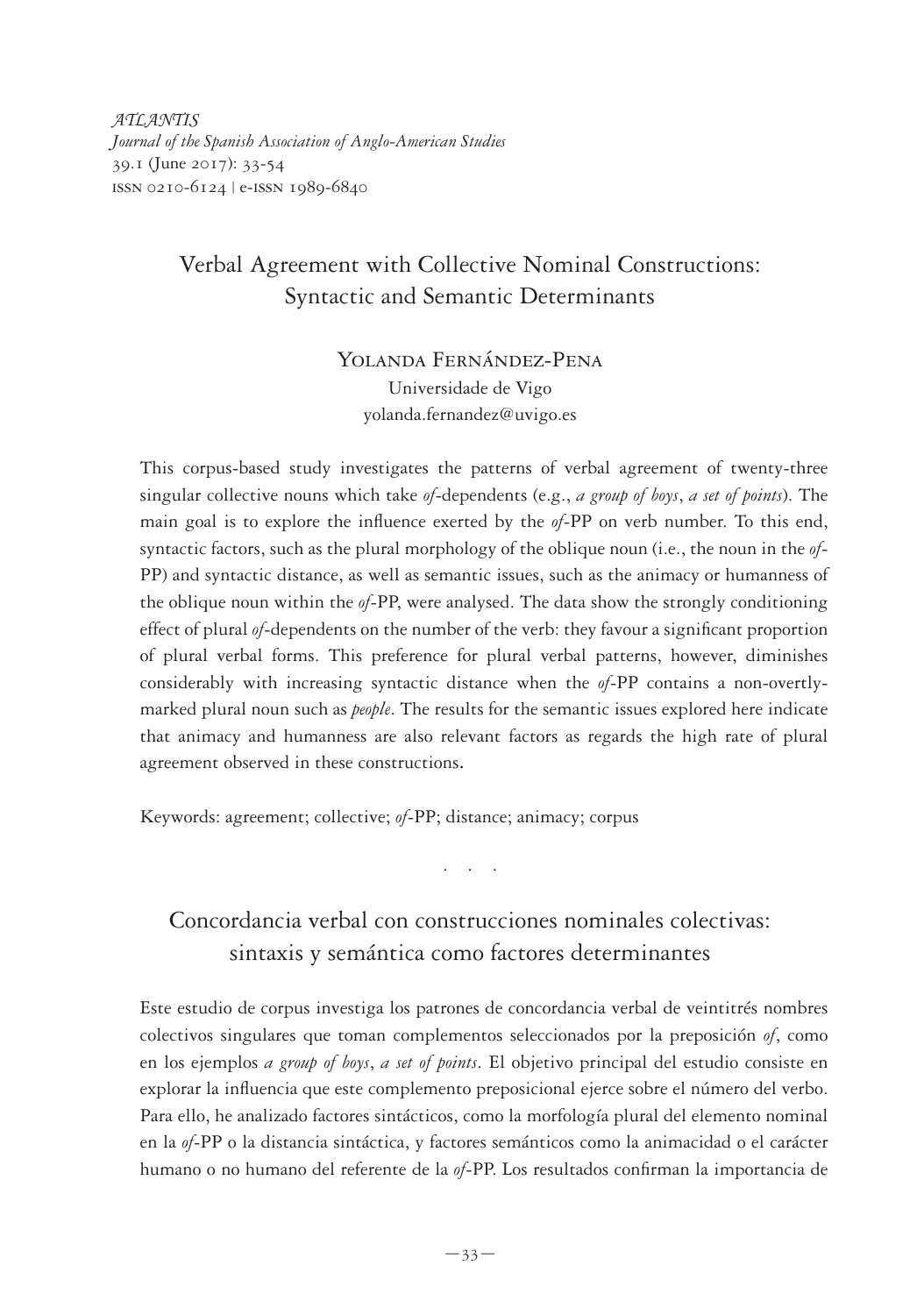la frase preposicional introducida por *of* en la selección del número del verbo: la presencia de este complemento preposicional favorece una mayor proporción de formas verbales plurales. No obstante, esta preferencia por patrones verbales en plural disminuye considerablemente a mayor distancia sintáctica, especialmente cuando el complemento preposicional contiene nombres con plural no marcado morfológicamente como *people*. En lo que concierne a la semántica, este estudio demuestra que la animacidad y el carácter humano del elemento nominal en la *of*-PP son también factores relevantes ya que influyen en el elevado porcentaje de formas verbales plurales obtenidas.

Palabras clave: concordancia; colectivo; *of*-PP; distancia; animacidad; corpus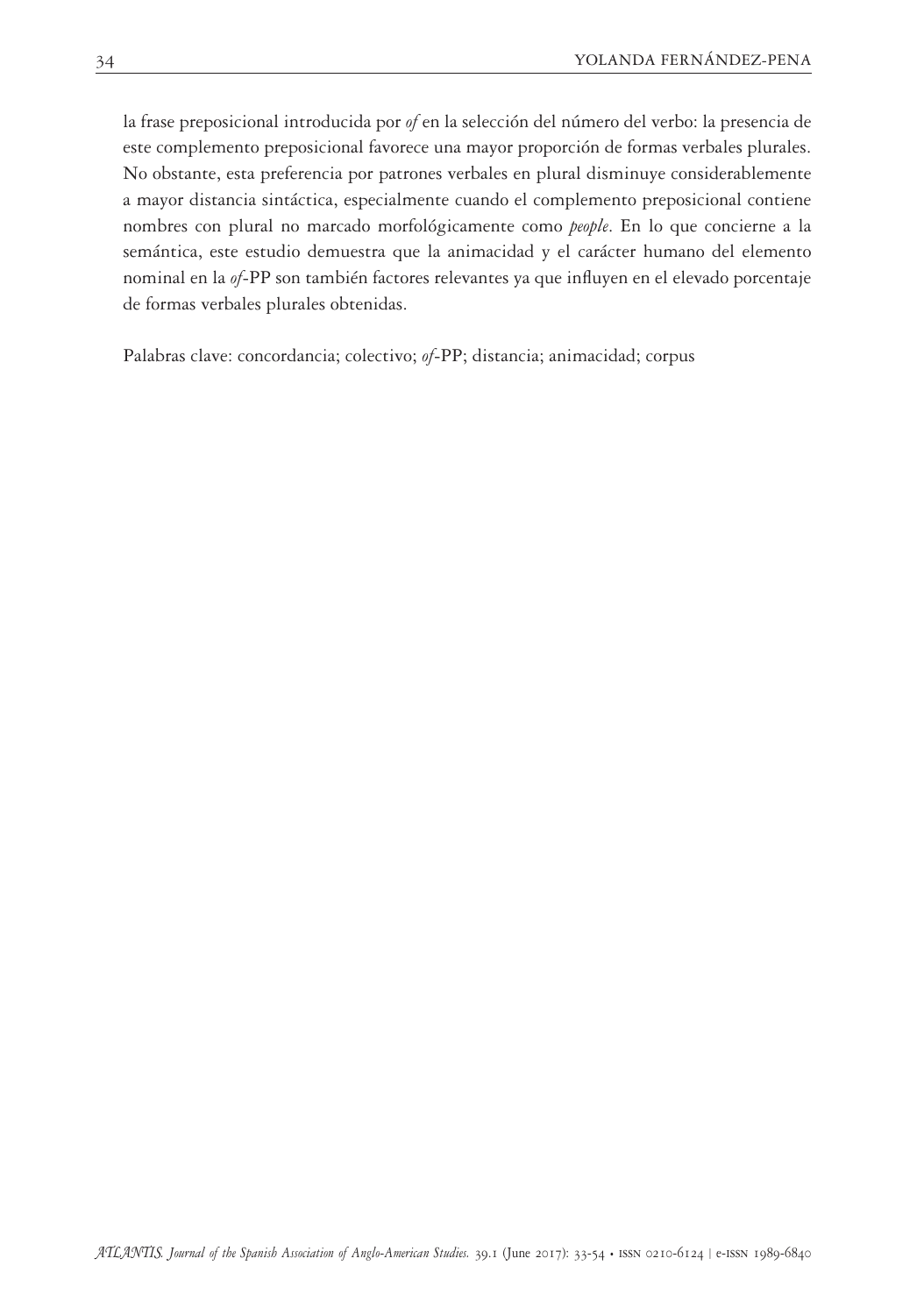#### 1. Introduction

Collective nouns in English have been the object of numerous investigations aimed at exploring their patterns of agreement (Levin 2001, 2006; Depraetere 2003; Hundt  $2006$ ,  $2009$ ).<sup>1</sup> These nominal elements can collocate with singular or plural verbal forms depending on the speaker's focus, either on the group or on the individual members, as exemplified by (1) and (2) respectively.

- (1) The crowd here *is* really thick despite the weather.
- (2) [T]he crowd *are* on their feet, roaring and waving their arms (Depraetere 2003, 86).

This alternation of verbal agreement is further complicated when the collective noun takes a plural *of*-dependent, as in (3), which may interfere in the relationship of agreement between the collective controller and the verbal target.

(3) A random bunch<sub>sG</sub> of people<sub>pr</sub> are<sub>pr</sub> waiting (COCA: FIC Mov: Bean).

This study investigates the extent to which the syntactic and semantic characteristics of these *of*-dependents influence and determine the patterns of verbal agreement of twentythree collective noun-based constructions. To this end, both syntactic and semantic variables have been analysed in data obtained from samples of the British National Corpus (BNC) and the Corpus of Contemporary American English (COCA). Based on the results obtained, it will be argued that the morphology and the animacy of the *of*-dependent are important variables inasmuch as they contribute to the high rate of plural agreement that these structures show. Besides, syntactic distance will also be discussed, as it evinces a direct correlation with the patterns of verbal agreement presented here.

The structure of the paper is as follows. First, a brief theoretical background is presented in section 2. Then in section 3, after describing the methodology used, I focus on the analysis of the different syntactic and semantic determinants of agreement in the constructions in question. Finally, the main conclusions and questions for further research are put forward in section 4.

## 2. Theoretical Introduction

Agreement, sometimes referred to as concord, is a controversial linguistic phenomenon which, despite the extensive research in the field, still constitutes a challenge for current linguistic investigations. The main complications of agreement concern not only the

<sup>&</sup>lt;sup>1</sup> This study has been funded by the Spanish Ministry of Economy and Competitiveness (grants no. FFI2013-44065-P and FFI2016-77018-P) and the Spanish Ministry of Education, Culture and Sports (FPU13/01509). This paper was presented at the International Symposium on Verbs, Clauses and Constructions, La Rioja, October 2014. The syntactic variables analysed here were partially dealt with in Fernández-Pena (2015 and forthcoming). My warmest thanks to Javier Pérez-Guerra for his valuable comments on an earlier version of this paper.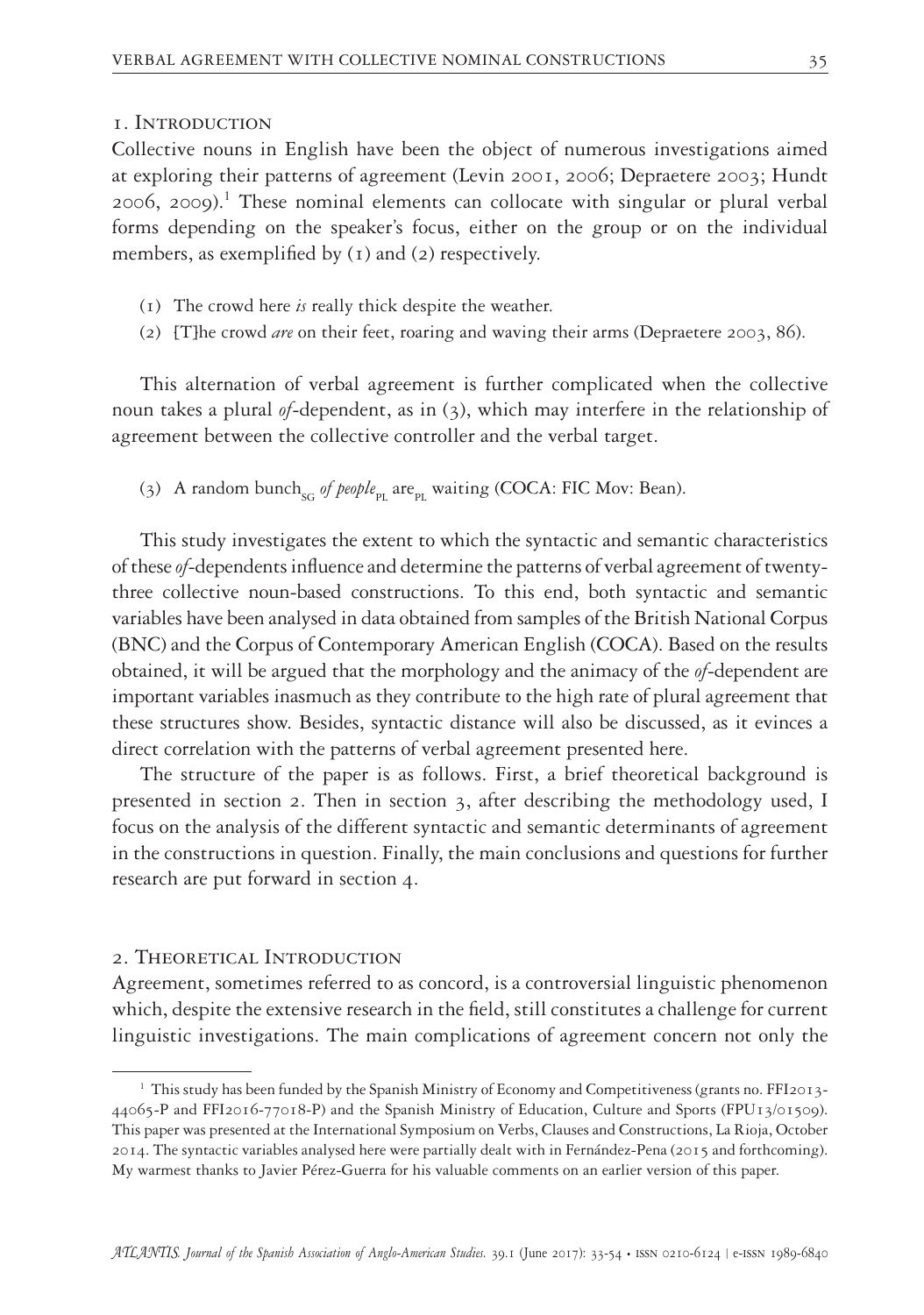cross-linguistic but also the language-internal variation and inconsistencies which it evinces. In this regard, the English language shows significant variation in terms of the patterns of verbal agreement of the object of study here, that is, collective noun-based constructions taking *of*-dependents such as (4):

(4) *A band of children* were careering about (BNC: AN7 2024).

Agreement can be defined as the "systematic covariance between a semantic or formal property of one element and a formal property of another" (Steele 1978, 610). The two elements involved in any relationship of agreement are the controller, that is, the element determining the agreement relation (usually nominal), and the target, which is the element being conditioned by the feature specifications of the controller (Corbett 2006, 4-5). In collective noun-headed constructions, the collective noun is the controller and the main verb is the target. When these two elements match in form, as in  $(5)$  below, they conform to grammatical or syntactic agreement (Corbett 2006, 155):

(5) The committee<sub>sG</sub> has<sub>sG</sub> decided.

By contrast, when the form of the target is determined by the semantic characteristics of the controller, we obtain an instance of semantic or notional agreement such as (6) (Corbett 2006, 155):

(6) The committee<sub>sG</sub> have<sub>PL</sub> decided.

Semantic agreement is a frequent option in the case of collective nouns. Despite being morphologically singular, these nominal elements are inherently plural and, thus, as in (6), they may also take plural targets. Their patterns of verbal agreement, however, may be complicated even further if potential agreement-carriers such as the *of*-dependents studied here are involved.

(7) A group<sub>sG</sub> of parents<sub>pl</sub> were<sub>pl</sub> standing in the corner (BNC: CHR 861).

Cases such as (7), in which a plural non-head nominal element inflected for number interferes in the subject-verb agreement relation, resemble those instances of the socalled phenomenon of "attraction" or "proximity concord." In the psycholinguistic literature, attraction is associated with errors or ungrammatical instances such as (8) below, in which the interference of a plural nominal element between the head noun subject and the verb results in the erroneous assignment of plural verb number—see Bock and Miller (1991), Bock and Eberhard (1993), Bock et al. (2001), Haskell and MacDonald (2003), Bock et al. (2006), Acuña-Fariña (2009; 2012) and the references cited there.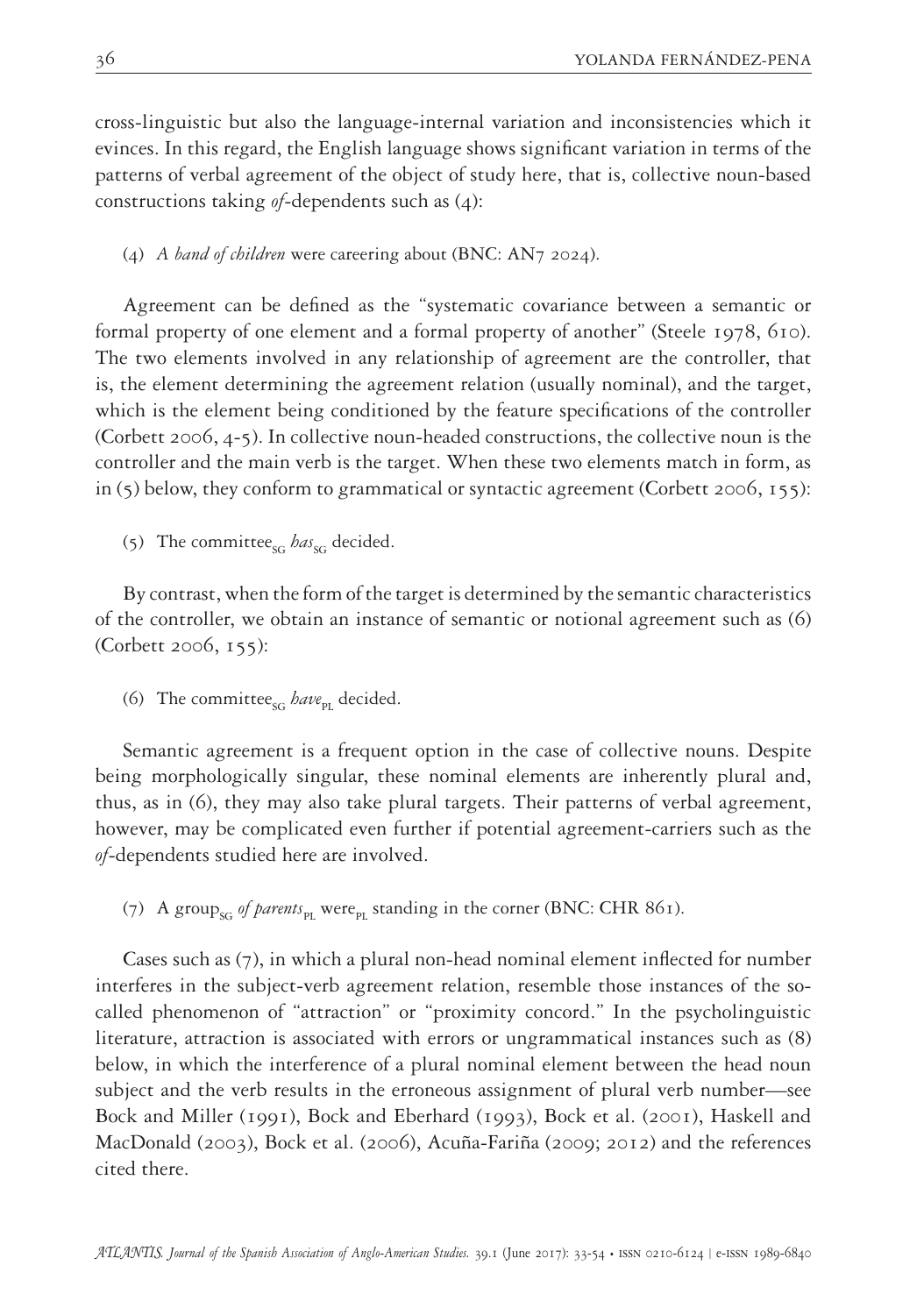(8) The readiness<sub>SG</sub> of our conventional forces<sub>PL</sub> are<sub>PL</sub> at an all-time low (Bock and Miller 1991, 46).

In (8) the singular head noun subject (*readiness*) and the verb (*are*) are separated by an *of*-PP which contains a plural nominal element (*forces*). The plurality of this oblique noun is precisely what interferes in the agreement relation and finally "illegally attracts [plural] agreement on the verb" (Acuña-Fariña 2009, 392), with the subsequent subject-verb disagreement and the ungrammatical outcome.

Some of the examples examined here—see (7) above or (9) below—also involve potential agreement conflicts but, given the flexibility of the collective head noun in terms of agreement, we cannot consider them to be errors resulting from attraction. Instead, in collective noun-headed constructions the intervening plural nominal element within the *of*-PP is determinant in verb agreement inasmuch as it reinforces the conceptual plurality inherent to the collective noun and, thus, favours a higher likelihood of plural verb number, although the outcome is in any case grammatical and acceptable.

(9) The majority<sub>SG</sub> of screenwriters<sub>PI</sub> were<sub>PI</sub> dismissed and half the production staff sacked (BNC: A7L 987).

This study shows how the influence of this prepositional dependent on verb agreement is constrained by syntactic and semantic issues. In fact, as will be presented in the following sections, the patterns of verbal agreement of the constructions under scrutiny undergo significant changes depending on factors such as the morphology or the animate and/or human character of the *of*-dependent, corroborating the important role of this prepositional constituent for agreement operations.

3. Case Study: Verbal Agreement with Collective Nominal Constructions This section introduces the corpora and the data supporting the conclusions of this paper and is rounded off by investigating the syntactic and semantic determinants of the patterns of verbal agreement in collective noun-based constructions.

3.1. Methodology and data retrieval

The data for this corpus-based study were retrieved from the written components of the British National Corpus (BNC) and the Corpus of Contemporary American English (COCA): fiction, magazines, newspapers and academic texts in both corpora as well as non-academic and miscellaneous texts in the British corpus. The former contains 98,363,783 words from British English and covers the period from 1970s to 1993, while the latter contains 464,020,256 words from American English texts published between 1990 and 2012.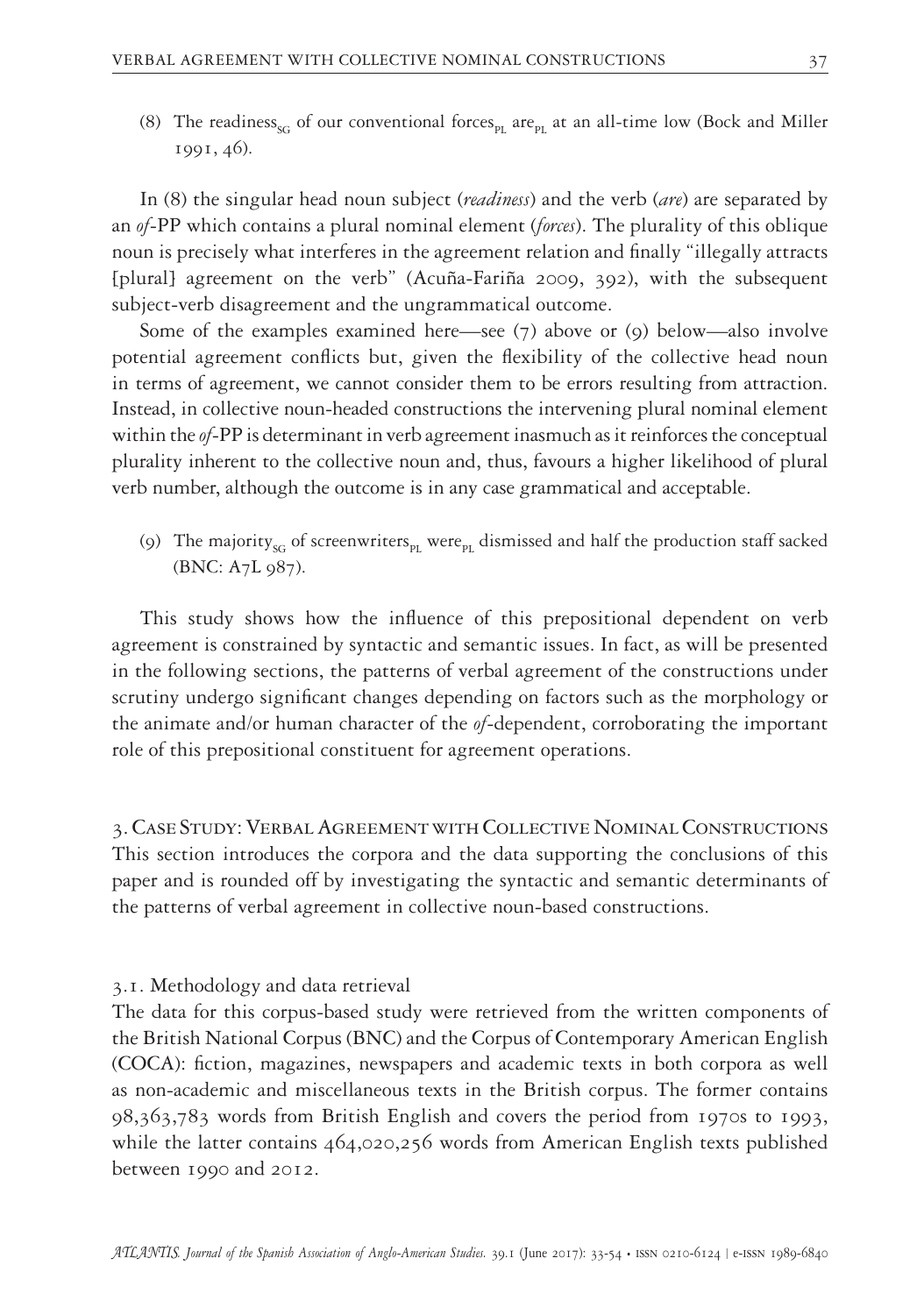The main object of study in this investigation concerns the patterns of verbal agreement of collective noun-headed subjects. These binominal (i.e., containing two noun phrases, *NP of NP*) subjects comprise a singular collective head noun and an oblique noun, that is, the noun within the *of*-PP. As regards the former, twenty-three singular collective nouns that usually take *of*-complementation were included: *band*, *batch*, *bunch*, *class*, *clump*, *couple*, *crowd*, *flock*, *gang*, *group*, *herd*, *host*, *majority*, *minority*, *number*, *pack*, *party*, *rash*, *series*, *set*, *shoal*, *swarm* and *troop*. 2 This list of collectives has been retrieved from the section on "quantifying collectives" in the *Longman Grammar of Spoken and Written English* (Biber et al. 1999, 249) and from "number-transparent nouns" in *The Cambridge Grammar of the English Language* (Huddleston and Pullum et al. 2002, 503).

The search patterns used were the following: N<sub>1</sub> \_PRF (+) (+) (+) \_N<sub>2</sub> in the BNC data and N<sub>1</sub> of (\*) (\*) \* .{N<sub>2</sub>] in COCA. In these formulas  $N_{1}$  stands for the collective head noun, *\_PRF/of* for the preposition *of*, and *N2* for the three different types of oblique noun within the *of*-PP under scrutiny here, namely (i) singular nouns such as *population* in (10) (retrieved by means of the tag NN1), (ii) overtly-marked plural nouns such as *workers* in (11) (the tag in this case was NN2) and (iii) the non-overtly-marked plural noun *people*, as in  $(12)^3$  The elements in parentheses represent the determiners or potential modifiers of the oblique noun (from zero to three).<sup>4</sup>

- (10) [T]he majority of the *population*<sub>sc</sub> adheres happily, or unhappily, to the roles which society expects of them (BNC: EE2 1266).
- (11) [E]ach group of *workers*<sub>PL</sub> builds up a complete car from a box of component parts (BNC: CAN 1233).
- (12) A crowd of  $people_{\text{or}}$  is still standing around in front of Gideon's house (COCA: FICMov:ToSleepWith).

Since the object of study is verbal agreement, only those instances containing verbs inflected for number were included in the database. Due to the size of the corpora, this investigation was limited to a maximum of 6,000 instances per collective noun. Among them, the examples not valid for this study—those that did not show verbal agreement—were manually discarded and, as a result, the total number of hits was set at 5,377.

<sup>&</sup>lt;sup>2</sup> Only the collective/quantificational meanings of these collective nouns have been considered. Instances such as "[Our band of hearing] include all the sounds which are significant for us" (BNC: FEV 929), for example, have been excluded.

<sup>&</sup>lt;sup>3</sup> In previous preliminary studies, further non-overtly-marked plural nouns were retrieved by means of the tags NN0 in the BNC and NN in COCA. However, given the diversity of this category—which also comprises other nouns being neutral for number (i.e., singular nouns with invariable plurals such as *fish*)—and the high incidence of the non-overtly-marked plural noun *people* in the data—almost 80% of the instances of NN0/NN retrieved from both corpora—only *people* is considered in the data and analysis presented here.

<sup>&</sup>lt;sup>4</sup> The decision to restrict the number of modifiers to a maximum of three was taken in view of the already low incidence of constructions with three modifiers, below 1.80% of the total instances retrieved in both the BNC and COCA.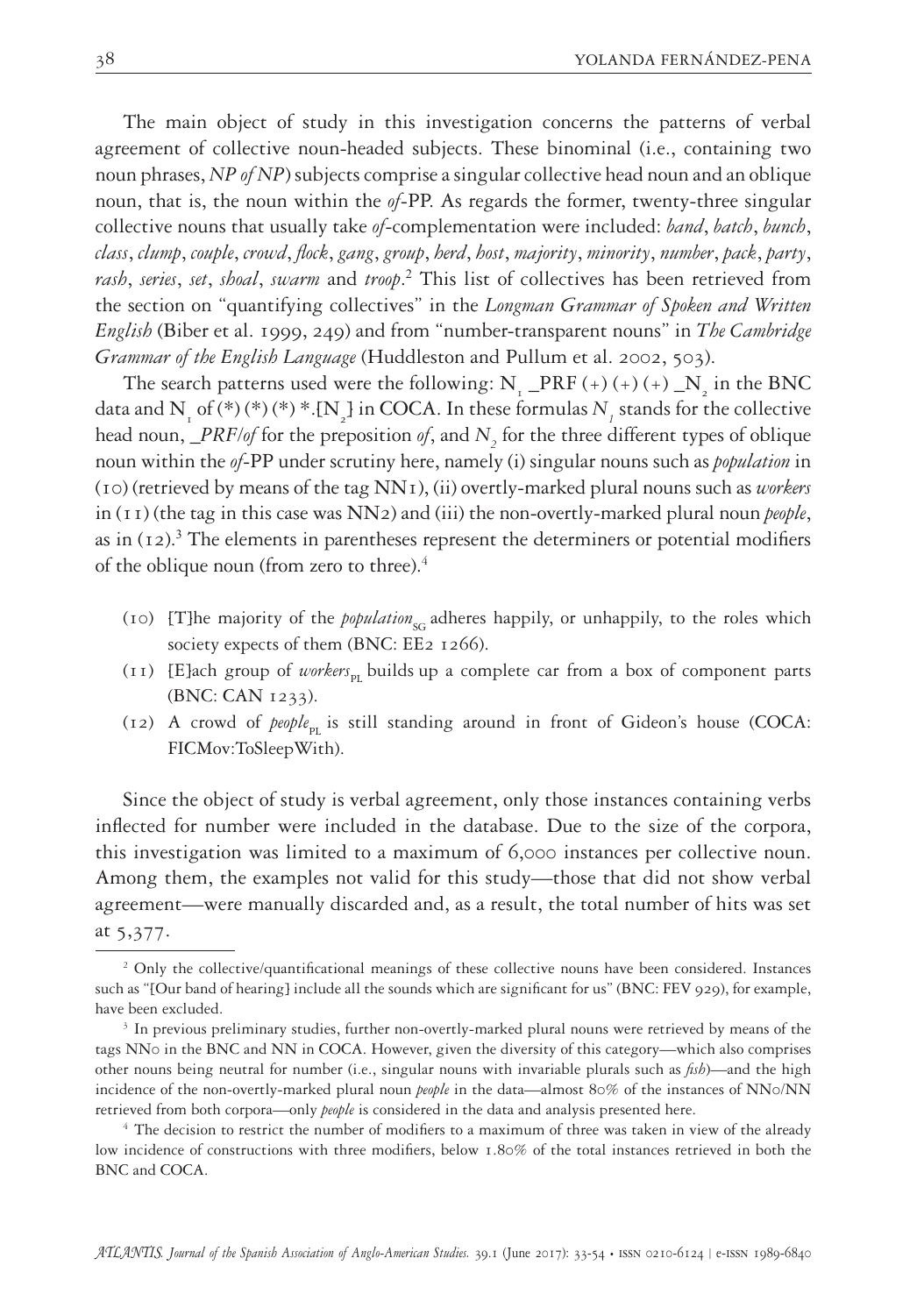#### 3.2. Analysis of the data

This section presents the result of a corpus-based study with a view to measuring the extent to which the syntactic and semantic properties of *of*-dependents affect the patterns of verbal agreement of collective noun-headed constructions. To this end, the role of the *of*-dependent in general  $(\S_3, 2.1.)$ , and of its syntactic  $(\S_3, 2.2.)$  and semantic (§3.2.3.) characteristics in particular, are analysed and discussed in depth in the ensuing sections.

#### 3.2.1. Implications of the *of*-dependent

As commented earlier, I have explored collective noun-based constructions with *of*-PPs containing singular nouns, overtly-marked plural nouns and the non-overtlymarked plural noun *people*. Special attention was paid to those cases in which syntactic agreement is overridden or, in other words, when the number of the verbal target differs from that of the collective nominal controller, as in  $(13)-(15)$ :

- $(13)$  [T]he *majority<sub>sc</sub>* of the population *are*<sub>pl</sub> implicitly absolved from responsibility (BNC: CAF 1227).
- $(14)$  [A] *group*<sub>sG</sub> of parents *were*<sub>pr</sub> standing in the corner (BNC: CHR 861).
- (15) A *bunch*<sub>sG</sub> of really tired people *get*<sub>PL</sub> together to talk about school (COCA: ACAD IndepSchool).

With respect to these deviations from syntactic agreement, and as already commented in the introduction, I claim that the different syntactic and semantic factors of the *of*-PP are the ultimate determinants of the number of the verbal target. One set of data that supports this working hypothesis is presented in Table 1.

|                     | <b>BNC</b>         |                   |              | COCA                 |                   |              |  |
|---------------------|--------------------|-------------------|--------------|----------------------|-------------------|--------------|--|
|                     | SING. VB.          | $PL$ , VB.        | <b>TOTAL</b> | SING. VB.            | $P_L$ $V_B$       | <b>TOTAL</b> |  |
| WITH OF-<br>PP      | 776<br>$(36.52\%)$ | 1,349<br>(63.48%) | 2,125        | 1,354<br>$(41.64\%)$ | 1,898<br>(58.36%) | 3,252        |  |
| WITHOUT<br>$OF-PP5$ | 9,431<br>(72.23%)  | 3,625<br>(27.77%) | 13,056       | 42,461<br>(81.31%)   | 9,758<br>(18.69%) | 52,219       |  |

Table 1. Verbal agreement with *of*-PPs and without *of*-PPs

<sup>5</sup> For the data of collectives without *of*-PP the interface of the Brigham Young U. was used and they were retrieved using the pattern  $N_I$ .[NN<sub>I</sub>] \*.[(VBDZ/VBZ/VHZ/VVZ/VDZ)] for singular verbal forms and N1.[NN1] \*.[(VBDR/VBR/VH0/VV0/VD0)] for plural verbs. Given its invariable plural form, series was not categorised as [NN1] and therefore no tag was used in this case.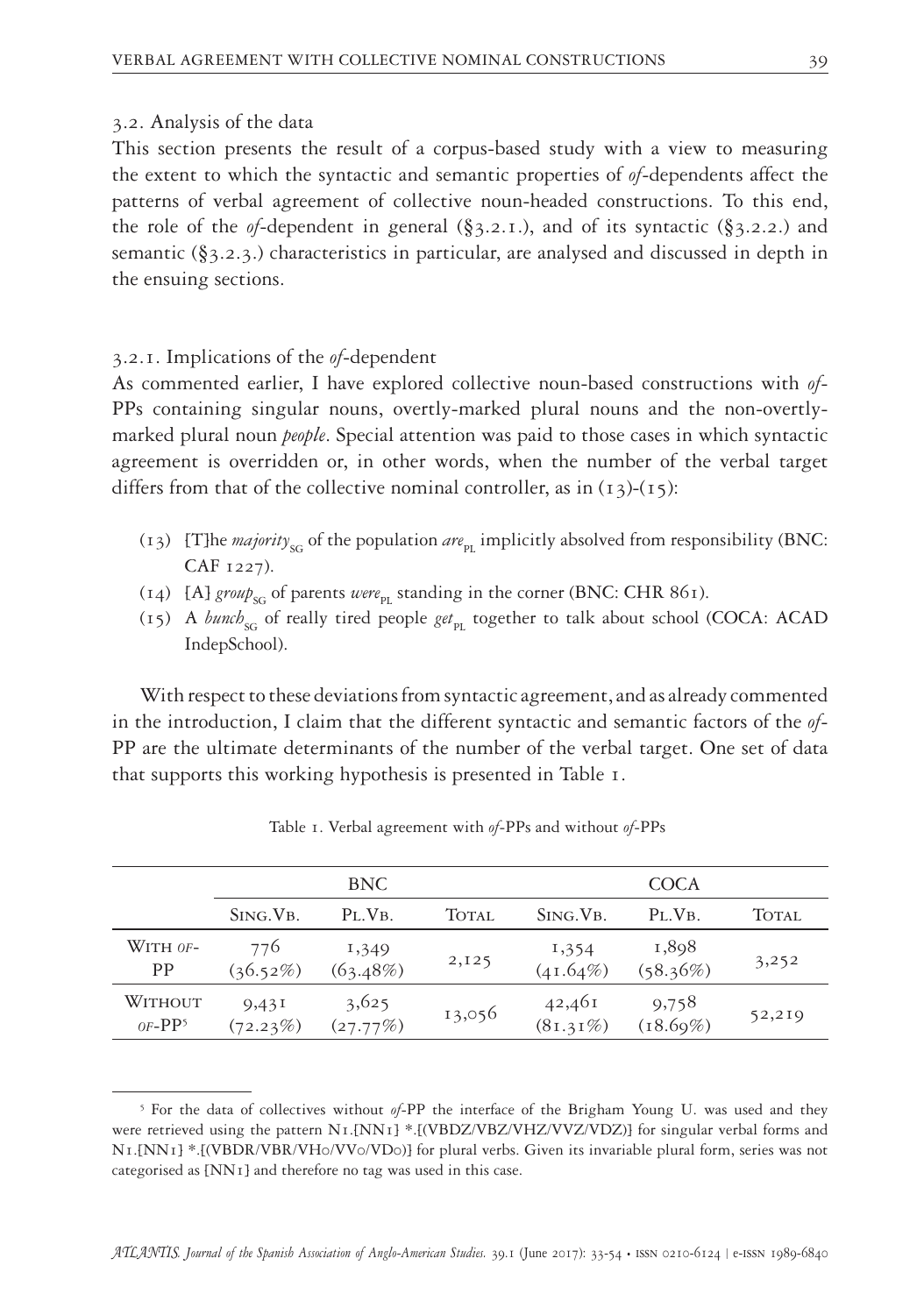Despite the fact that only singular collective head nouns are taken into consideration in this study, in general terms, as Table 1 illustrates, both the BNC and COCA show a preference for plural agreement when the *of*-dependent is present (63.48% and 58.36%, respectively). The significance of this constituent is confirmed by the results obtained for the same set of collective nouns when the *of*-dependent is absent, as in (16). In fact, as can be observed in Table 1, both the BNC and COCA show an overall preference for singular agreement (over 70%) when the collective noun-based constructions do not take  $of$ -PPs:  $\chi^2(1)$ ,  $p < 0.0001$  for the contrast between the presence vs. the absence of the *of*-PP in both corpora.

#### (16) When a whole *group*<sub>sG</sub>  $is_{SG}$  having a go (BNC: ATAW\_non\_ac\_soc\_science).

Table 2 below presents in more detail the data according to the number of the noun in the *of*-dependent, singular—NN1—or plural—both NN2 and *people*:

|                    | <b>BNC</b>      |                         |              | <b>COCA</b>          |                       |       |
|--------------------|-----------------|-------------------------|--------------|----------------------|-----------------------|-------|
|                    | SING. VB.       | $PL$ , V <sub>B</sub> . | <b>TOTAL</b> | SING. VB.            | $PL$ , V <sub>B</sub> | TOTAL |
| SING.<br>$OF-PP$   | 162<br>(72.65%) | 61<br>(27.35%)          | 223          | 313<br>$(88.92\%)$   | 39<br>$(11.08\%)$     | 352   |
|                    |                 |                         |              |                      |                       |       |
| $P_{L}$<br>$OF-PP$ | 614<br>(32.28%) | 1,288<br>(67.72%)       | 1,902        | 1,041<br>$(35.90\%)$ | 1,859<br>$(64.10\%)$  | 2,900 |

Table 2. Verbal agreement with singular vs. plural *of*-dependents

As expected, Table 2 demonstrates that the presence of the plural *of*-PP is strongly associated with plural verbal patterns in this study. Accordingly, the results show a clear preference for plural verbal forms in collective noun-based constructions with plural dependents (67.72% in the BNC and 64.10% in COCA), indicating that the tendency is equally frequent and significant  $(\chi^2(1), p<0.0001)$  in both varieties of English.

In addition to the results for plural agreement supporting our hypothesis, Table 2 evinces some other significant data which are also worth mentioning. Even though plural agreement is the predominant tendency with plural *of*-dependents, the rate of singular agreement with plural *of*-PPs is still noteworthy in both varieties (32.28% in the BNC and 35.90% in COCA), a finding which is illustrated in  $(17)$  below, and which suggests the need for a more fine-grained analysis in order to explore the determinants of these particular patterns of verbal agreement. Likewise, the still significant rate of plural verbal forms with singular dependents (27.35% in the BNC and 11.08% in COCA), as demonstrated in (18), is an issue which will be also discussed in detail in section 3.2.3.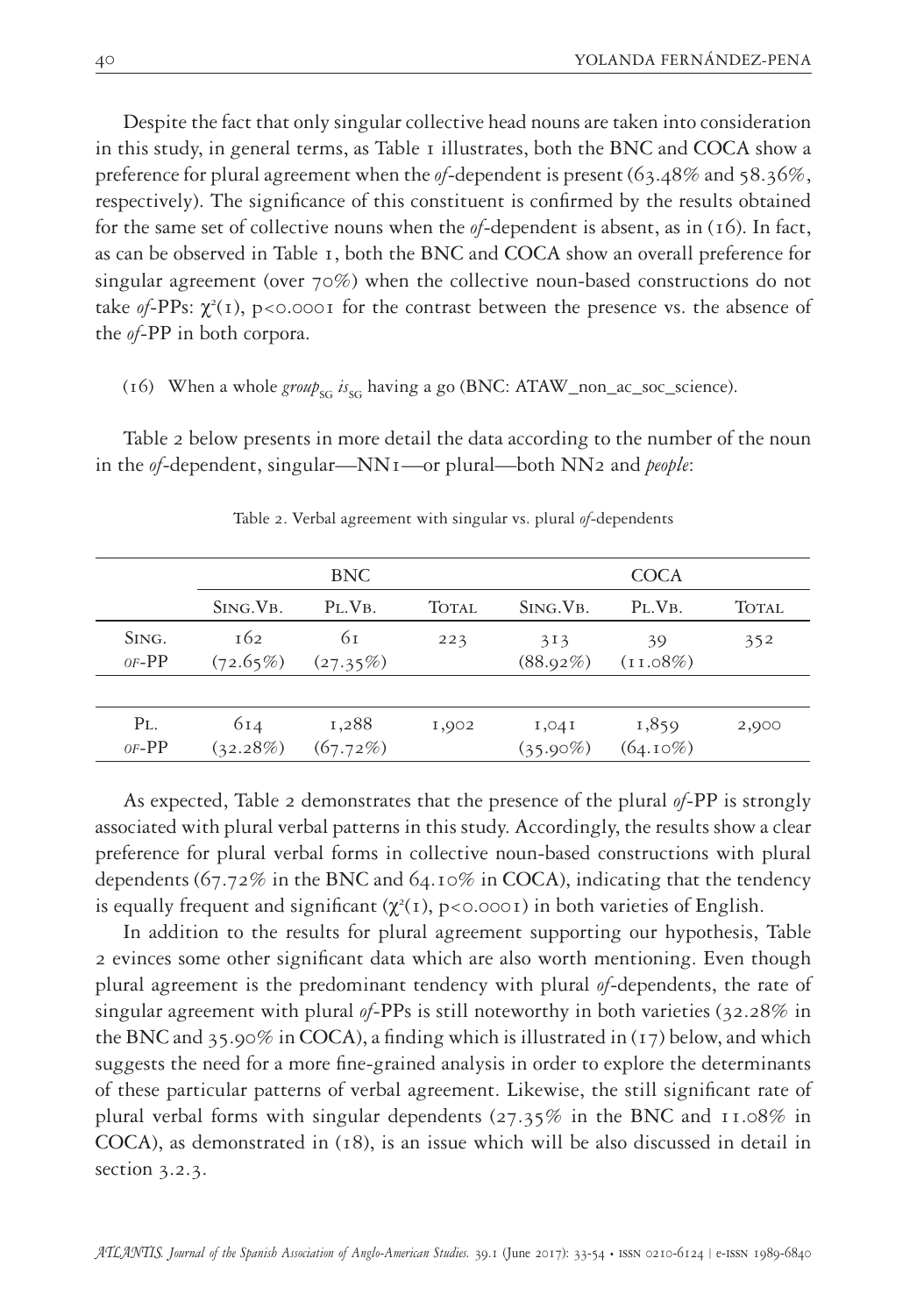- (17) This group<sub>sG</sub> of *people*<sub>PL</sub>  $was_{SG}$  recognised by the meeting in Tokyo (BNC: CJP 41).
- (18) The majority<sub>SG</sub> of the general *public<sub>sG</sub> know*<sub>PI</sub> little about or understand the implications of results from research (COCA: ACAD Mercury).

3.2.2. Syntactic determinants: Number of the oblique noun and distance This section tackles the different syntactic variables that have been shown to influence the subject-verb agreement relationship in collective nominal constructions taking *of*dependents. In particular, I controlled for the number of the oblique noun and the syntactic distance separating the *of*-dependent (and, hence, the collective) from the verbal target.

#### 3.2.2.1. Number of the oblique noun

The first issue that will be analysed pertains to the influence that the plurality of the dependent exerts on verbal agreement. As already mentioned in section 2, the collective constructions examined here are very similar to those involved in processes of attraction, yet, unlike the latter, the former cannot be considered ungrammatical or unacceptable since collective nouns allow for both singular and plural agreement patterns. Nevertheless, despite the flexibility and variation of the collective noun with respect to verb number, this study demonstrates that the influence of the oblique noun, in particular of its morphology, is one of the determining factors of the plural number of the main verb.

Prior literature on the topic has overlooked the relevance of these *of*-PPs and their syntactic characteristics. In fact, to the best of my knowledge, there only exist the studies by Bock and Eberhard (1993) and Haskell and MacDonald (2003), which explored the extent to which the regular and/or irregular morphology of the oblique noun affects verb number with experimental items such as (19) and (20):

- (19) the trap for the *mouse/rat* vs. the trap for the *mice/rats* (Bock and Eberhard 1993, 75).
- (20) the class of *children* vs. the class of *kids* (Haskell and MacDonald 2003, 777).

In particular, Haskell and MacDonald (2003) demonstrated that morphological regularity favours a higher rate of plural agreement when grammatical factors conflict. Likewise, given that the binominal structures analysed here are potential triggers of agreement conflict, in this investigation I explored the role that morphology plays with respect to the patterns of verbal agreement of these collective noun-based constructions.

As already noted, the examples retrieved from both the BNC and COCA show predominantly plural verb number, although only singular collective head nouns are considered. In this respect, I have claimed that the presence of the *of*-dependent is a possible factor determining this high proportion of verbal plurality. As demonstrated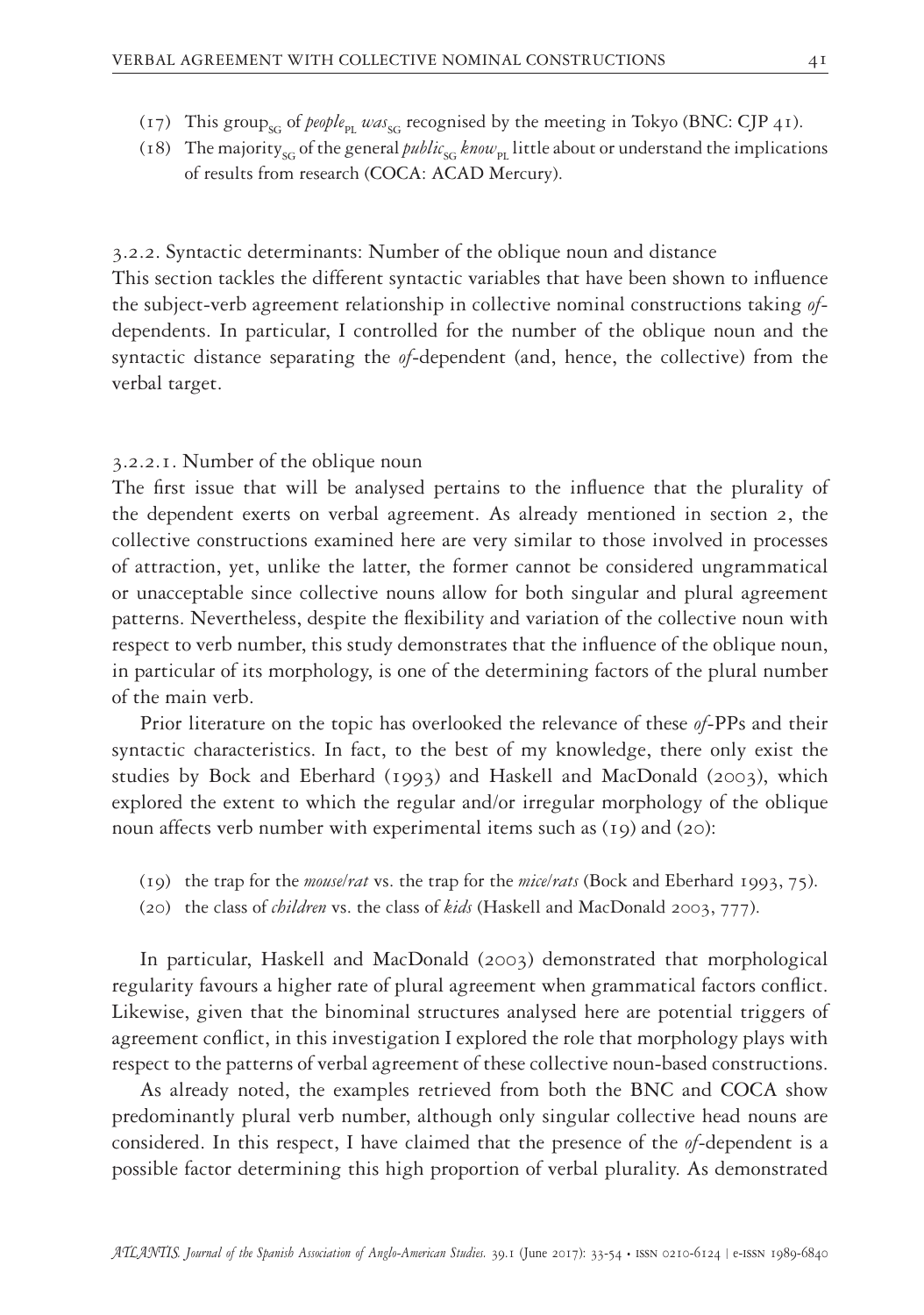in Figure 1, the data from both corpora show a clear preference for overtly-marked plural oblique nouns ( $NN<sub>2</sub>$ ), which is evidenced in more than 70% of cases in both corpora. If we also consider the instances obtained for the non-overtly-marked plural noun *people*, the proportion of plural oblique nouns rises to almost 90% in both English varieties.



Figure 1. Frequency of each oblique noun in the BNC and COCA data

If we contrast the type of oblique noun with verb number, there are significant differences in verbal agreement depending on the type of oblique noun used  $(\chi^2(2),$ p<0.0001 in each corpora). Specifically, those instances comprising singular oblique nouns in the *of*-PP collocate almost exclusively with singular verbal forms, that is, they conform to syntactic agreement, as Figures 2 and 3 illustrate:

Figure 2. Verbal agreement with each oblique noun in the BNC data

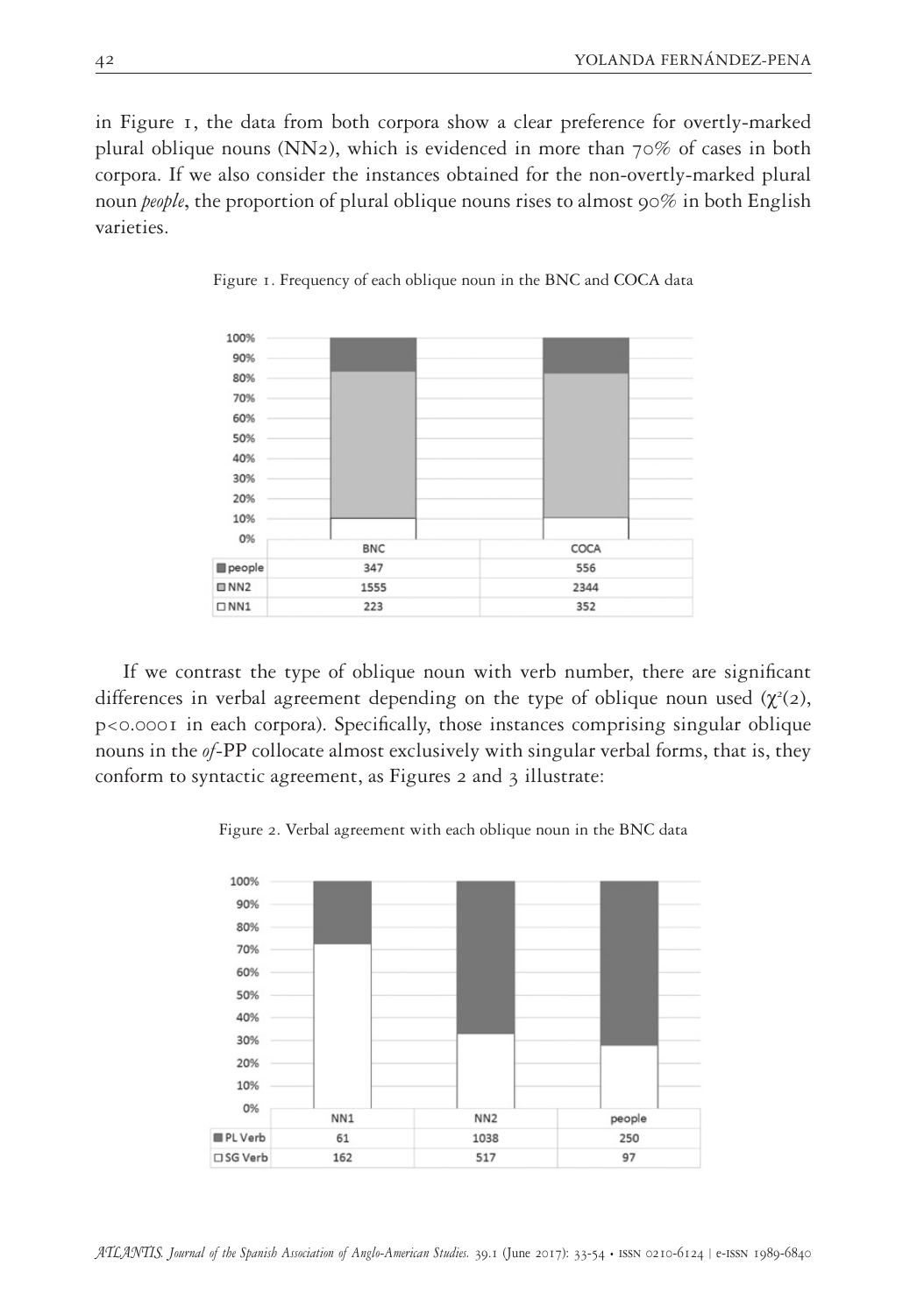

Figure 3. Verbal agreement with each oblique noun in the COCA data

The data presented in Figures 2 and 3 clearly indicate that semantic agreement with the collective nouns explored here is very unlikely if the *of*-dependent contains a morphologically singular nominal element: about  $27\%$  in the BNC and  $11\%$  in COCA. In contrast, when the oblique noun is plural, these constructions are more permeable to the interference of the plural morphology of the oblique noun on the number that the verb eventually takes. In this same vein, and in light of the data presented thus far, the significant frequency of plural oblique nouns—both overtly-marked plural nouns, i.e., NN2, and *people*—with plural verbal forms observed in the tables comes as no surprise. Hence, the data obtained provide statistical support for the syntactic interference of the oblique noun on verb agreement, as the rate of plural agreement with NN2 and *people* is higher than 60% in both the BNC and the COCA data.

Despite these results, Figures 2 and 3 also evince incipient differences between these two different nominal elements which are worth noting. Contrary to expectations, *people*—the oblique noun which lacks overt plural marking—exerts a higher influence on the number of the verb than overtly-marked plural nouns such as *boys*—66% and 72%, respectively, in the BNC and about 60% and 81% in COCA. This difference, which is statistically significant only in American English  $(\chi^2(1), p<0.0001)$ , leads us to suggest that in collective-headed constructions taking *of*-dependents overt morphology does not necessarily increase the probability of finding a higher proportion of mismatches in number. Consequently, this study does not support Haskell and MacDonald's (2003) predictions for the direct correlation between regular morphology and plural agreement.

#### 3.2.2.2. Syntactic distance

Authors such as Corbett (1979) and Levin (2001) claim that as the distance between the controller and the verbal target increases, so too does the likelihood of finding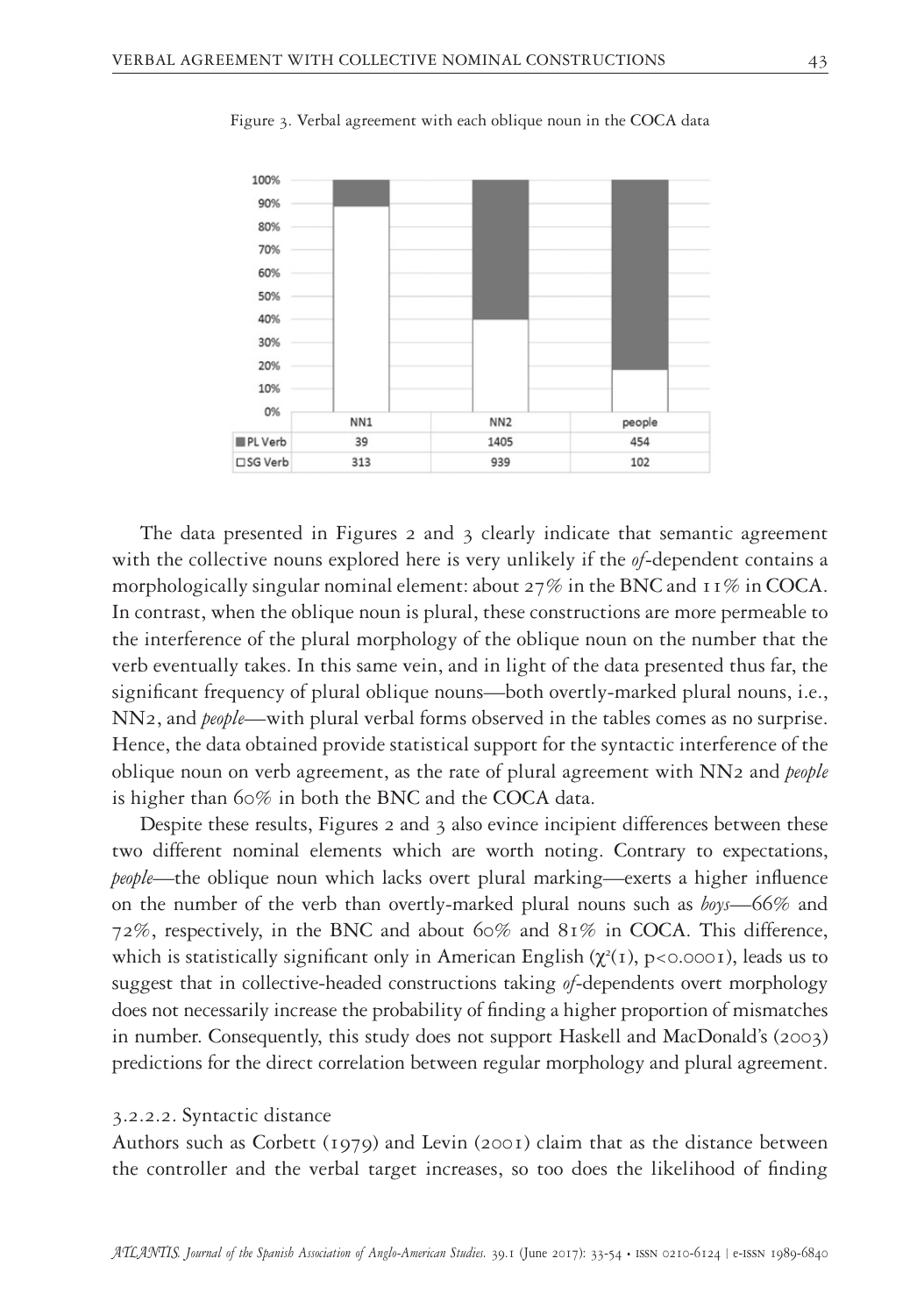plural (i.e., semantic) agreement. This tendency is especially relevant in the case of collective nouns, since across syntactic boundaries it is easier for us to keep the semantic characteristics of previous linguistic elements activated, which in turn implies that formal features are not pervasive in short-term memory (Levin 2001, 95). Levin found empirical and statistical support for the direct correlation between the incidence of plural verb number and the increase in the number of words separating the collective noun and its verbal target. Following this same argument, in this study one would expect to find similar or even higher proportions of plural agreement since, apart from the semantically plural collective noun, the structures examined here contain a further nominal element which is both semantically and morphologically plural. To test this, syntactic distance in terms of the number of words separating the oblique noun (i.e., the element interfering in the subject-verb agreement relation) and the verb was considered.

Before discussing these data, a brief comment is in order. The data retrieved from both the BNC and COCA comprise instances which, according to the shallow syntactic structure of the *of*-PPs, can be classified into: (i) bare constructions, (e.g., *the majority of (the) girls*); (ii) constructions which are premodified (e.g., *a group of deaf people*), postmodified (e.g., *a band of boys from London*) or both pre- and postmodified (e.g., *the majority of competent people in this field of science*); (iii) coordinated structures (e.g., *a bunch of boys and girls*); and (iv) *of*-PPs which contain a relative clause (e.g., *a host of people who live abroad*). The data presented in this section, however, exclude the last two constructions so as to avoid factors which could potentially bias the data towards plural verbal patterns. To put it simply, the notional (and often morphological) plurality of coordinated structures and the high incidence of plural verbal forms in the relative clauses retrieved in this study may end up influencing the data and favouring a higher rate of plural agreement. Accordingly, in the remainder of this section I will focus exclusively on those constructions that only contain the oblique and/or its postmodifiers to focus exclusively on the interaction between the number of the oblique noun, the number of the verb and the distance (in number of words) separating them.

Tables 3 and 4 below present the rates of plural verbal forms with plural obliques both NN2 and *people*—in relation to the number of words separating the oblique itself from the verb in the BNC and COCA, respectively.<sup>6</sup> As can be observed, when there are no intervening words in between the plural oblique and the verb, the oblique noun *people*, which lacks an overt plural marker, shows a higher percentage of plural verbal forms in both varieties: 91.67% in the BNC and 89.00% in COCA. By contrast, overtly-marked plural nouns such as *boys* (NN2) display a less significant proportion of plural agreement when they are adjacent to the verb: 64.82% in the BNC and 58.26% in COCA. The contrast between the results obtained for NN2 and *people* is in this case

<sup>6</sup> It must be noted that the instances considered for this variable contain not only dependents but also further constituents modifying the verbal phrase or the whole sentence (i.e., adjuncts and/or disjuncts). Thus, a more fine-grained analysis in this respect should be carried out in the future.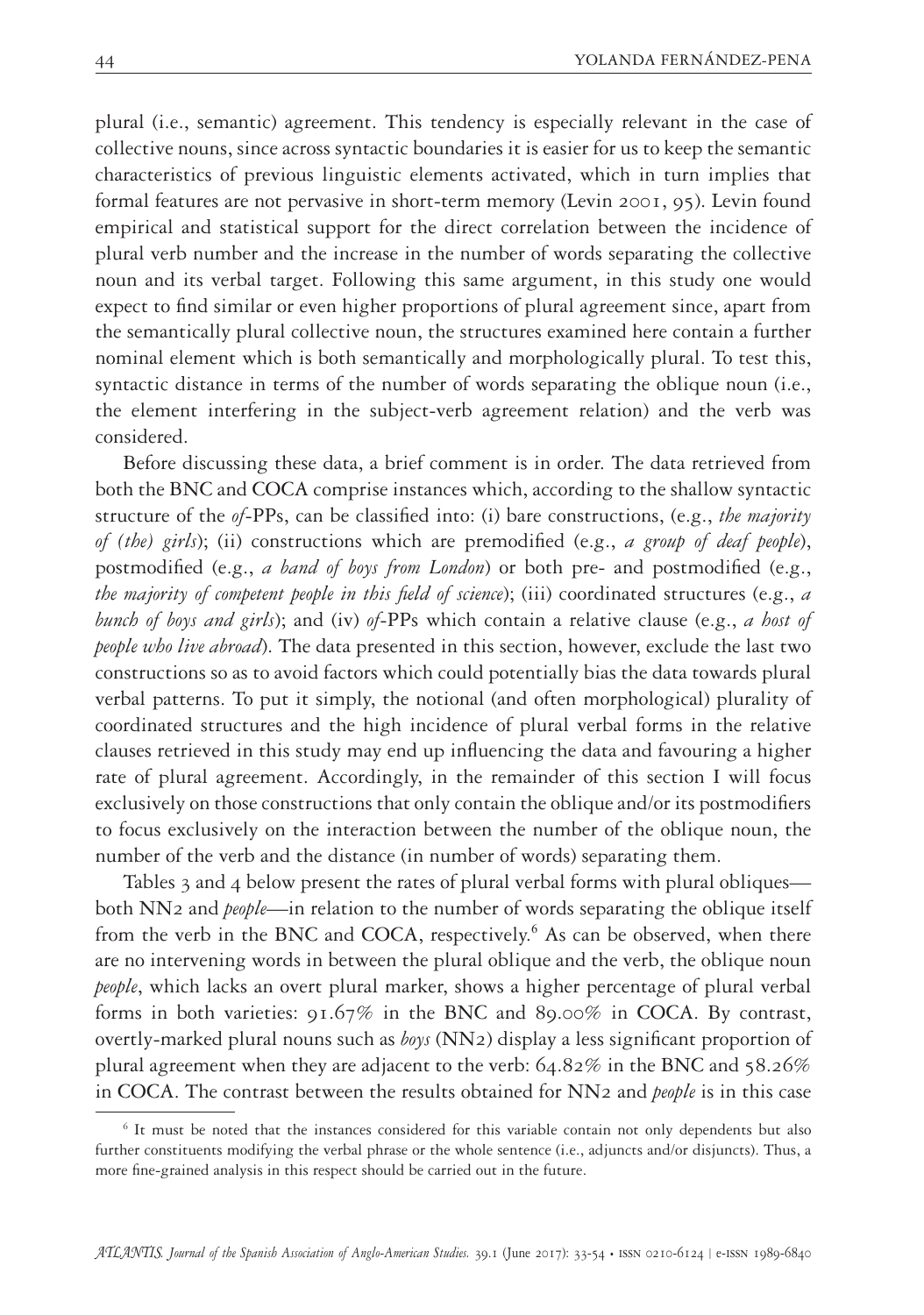statistically significant in both varieties of English ( $\chi^2(1)$ , p<0.0001), which seems to suggest important processing implications: the conceptual plurality of *people* appears to be stronger than the morphological and semantic plurality of NN2 as a determining factor of verb number.

| Words                   | <b>BNC</b>           |                 |       |                   |                 |              |  |  |
|-------------------------|----------------------|-----------------|-------|-------------------|-----------------|--------------|--|--|
| between the             | NN <sub>2</sub>      |                 |       | people            |                 |              |  |  |
| oblique and<br>the verb | SING. VB.            | $PLVB$ .        | TOTAL | SING. VB.         | $PL$ , $VB$ ,   | <b>TOTAL</b> |  |  |
| $\circ$                 | 159<br>(35.18%)      | 293<br>(64.82%) | 452   | IΟ<br>$(8.33\%)$  | 110<br>(91.67%) | 120          |  |  |
| $I - 5$                 | I I O<br>$(39.01\%)$ | 172<br>(60.99%) | 282   | 42<br>(42.42%)    | 57<br>(57.58%)  | 99           |  |  |
| >5                      | 58<br>(41.43%)       | 82<br>(58.57%)  | 140   | 20<br>$(44.44\%)$ | 25<br>(55.56%)  | 45           |  |  |

Table 3. Percentage of agreement in relation to distance in number of words between the oblique and the verb in the BNC data

Table 4. Percentage of agreement in relation to distance in number of words between the oblique and the verb in the COCA data

| Words                   | <b>COCA</b>        |                 |       |                    |                    |       |  |  |
|-------------------------|--------------------|-----------------|-------|--------------------|--------------------|-------|--|--|
| between the             | NN <sub>2</sub>    |                 |       | people             |                    |       |  |  |
| oblique and<br>the verb | SING. VB.          | $PL$ , $VB$ ,   | TOTAL | SING. VB.          | $PL$ , $VB$ ,      | TOTAL |  |  |
| $\circ$                 | 273<br>$(41.74\%)$ | 381<br>(58.26%) | 654   | 22<br>$(11.00\%)$  | 178<br>$(89.00\%)$ | 200   |  |  |
| $I - 5$                 | 148<br>$(38.24\%)$ | 239<br>(61.76%) | 387   | 24<br>(17.27%)     | II5<br>(82.73%)    | 139   |  |  |
| >5                      | 64<br>(34.22%)     | 123<br>(65.78%) | 187   | I 7<br>$(38.64\%)$ | 27<br>(61.36%)     | 44    |  |  |

As the distance between the oblique and the verb increases, differences are observed. As Tables 3 and 4 illustrate, with increasing distance the rate of plural verbal forms with NN2 decreases in the BNC sample, but slightly increases in the COCA data, although differences do not reach statistical significance  $(\chi^2(2), p>0.1)$ . Hence, the data from this study do not corroborate Levin's or Corbett's claims and predictions. However, the presence of an overt morphological marker for plurality would seem to be a plausible explanation to account for the noteworthy proportions of plural agreement of NN2.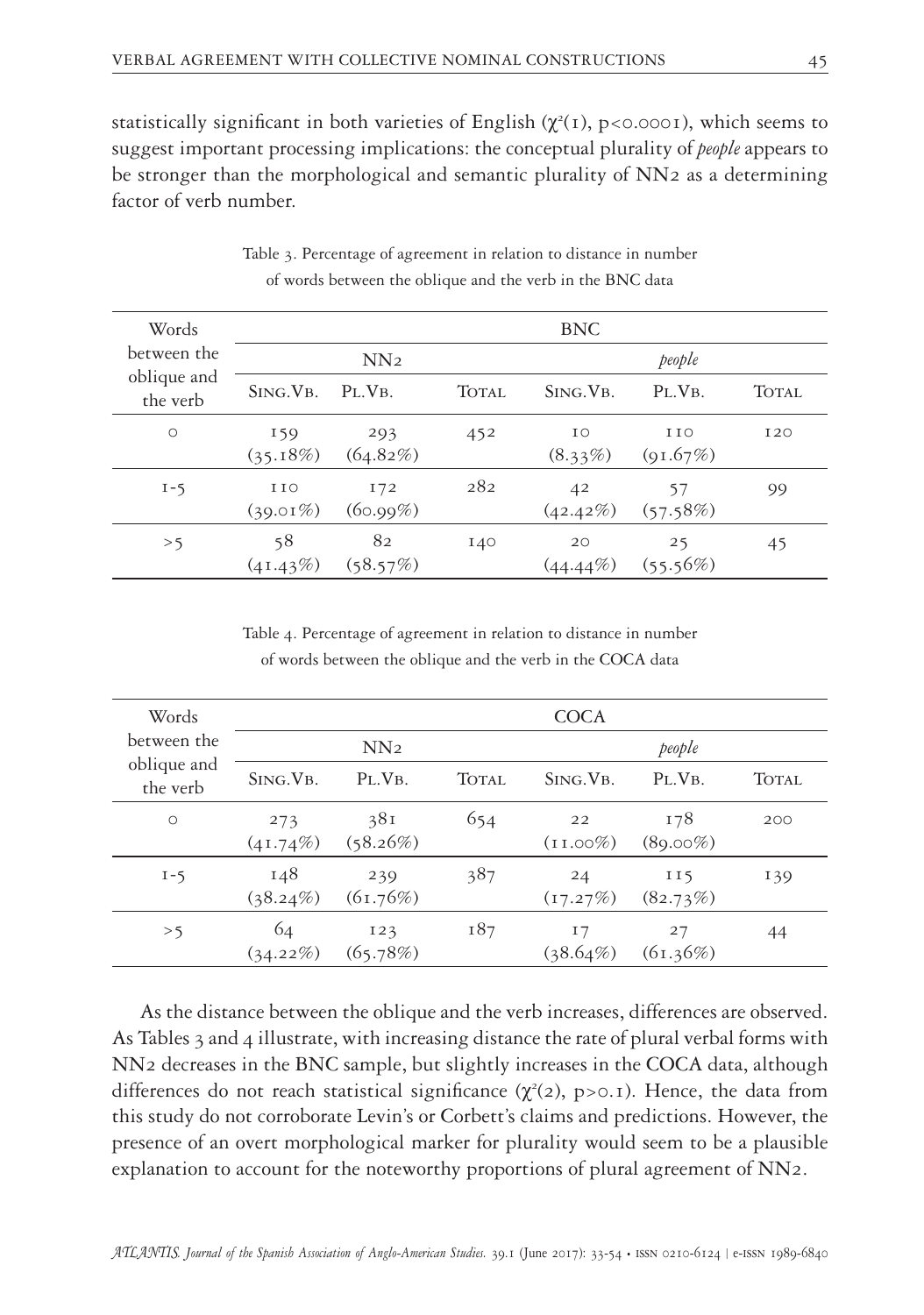*People*, by contrast, shows a progressive decline in its collocation with plural verbal forms with increasing syntactic distance. In other words, as different elements intervene between this oblique noun and the verb, the conceptual plurality of *people* and its effects on verb number are notably affected. Accordingly, as the number of words separating the subject from the verb increases, the influence exerted by *people* on verb number in local syntactic domains diminishes significantly in both varieties of English  $(\chi^2(2),$ p<0.0001 in both the BNC and COCA).

All in all, this section has shown that morphology and syntactic distance are determining factors of the patterns of verbal agreement of collective noun-based constructions taking *of*-dependents. The data examined have shown that, contrary to expectations, syntactic distance does not increase the likelihood of finding plural agreement, not even when the oblique position is occupied by a plural noun, be it overtly-marked or non-overtlymarked. In fact, what is observed instead is an overall decline in the frequency of plural verbal forms, especially in the British variety and with the non-overtly-marked plural noun *people*. The data thus refute Levin's (2001) arguments and findings with regard to the effects of distance on the agreement patterns of collective nouns, at least as far as the constructions analysed here are concerned. The results also revealed the differences underlying the overt and non-overt morphology of the oblique nouns explored here. In this respect, *people* proved to exert a higher influence on verb number in local syntactic domains, hence failing to support the findings of the few studies carried out on this matter. The lack of an overt plural marker, however, involved a considerable loss of its effects on verb number over distance, thus triggering a decrease in plural verbal forms as the number of words intervening between *people* itself and the verb increases. Overtlymarked plurality, by contrast, turned out to be stronger in postmodified contexts and thus, as a consequence, the influence of this plurality was more pervasive over distance i.e., the percentages of plural agreement were higher than those of *people*.

#### 3.2.3. Semantic determinants: Animacy, humanness and verb meaning

Apart from syntax, semantics constitutes another essential area implicated in the phenomenon of agreement. This section discusses the influence that the semantics of both the oblique noun and the verb exerts on verb agreement. In particular, in this investigation I have controlled for the animate and/or human character of the nominal elements within the *of*-PPs, and for the extent to which verb meaning constrains verb number selection.

#### 3.2.3.1. Animacy and humanness

The semantics of collective nouns has been explored in studies on agreement such as Depraetere (2003, 95), in which the feature animacy is included in the prototypical definition of collectives, Dekeyser (1975, 43-56) and Levin (2001, 126-129) who both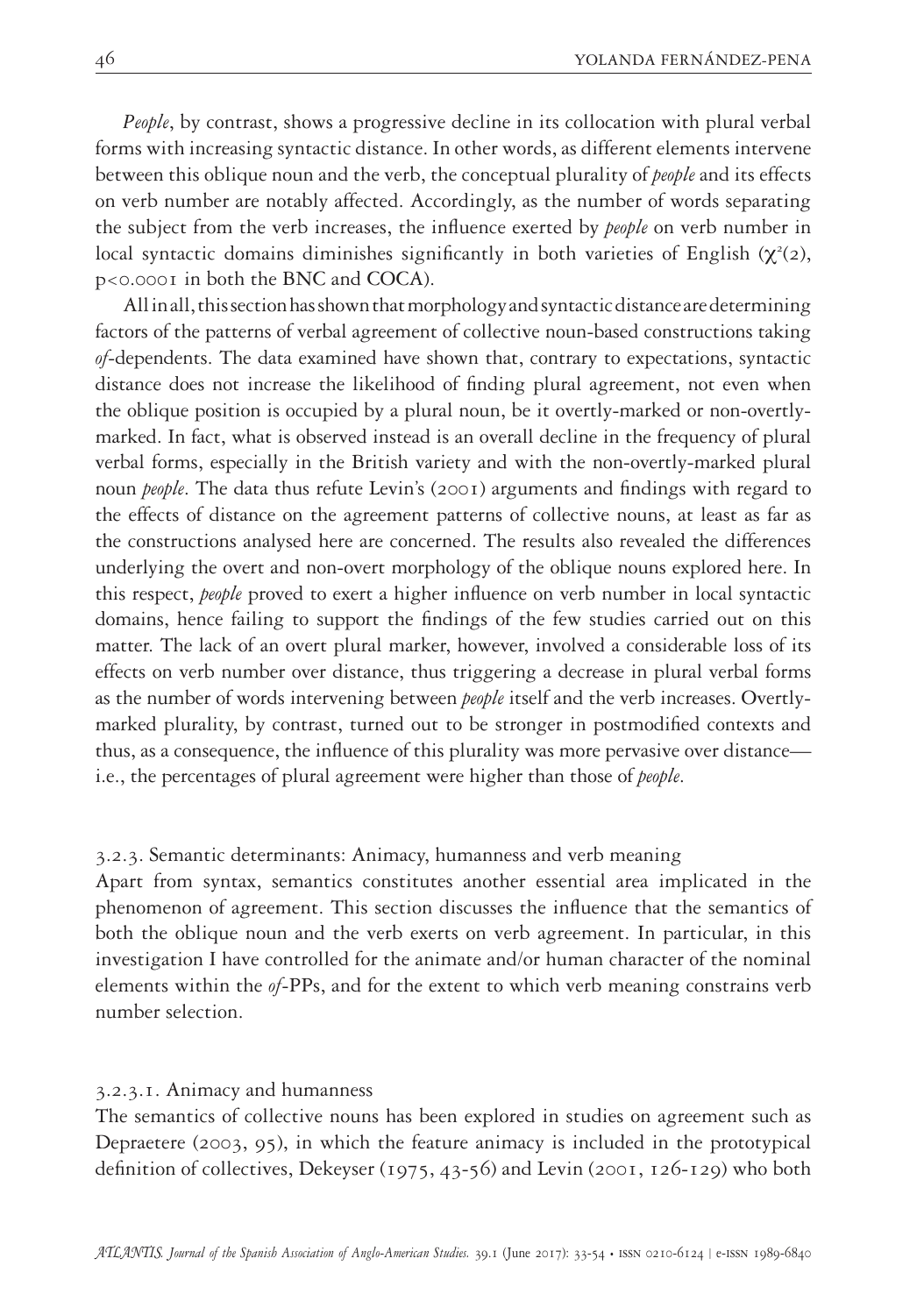examined the interaction between animacy and agreement. While Dekeyser (1975) did not find any strongly association in this regard, Levin (2001) described a significant correlation between agreement, on the one hand, and animacy or humanness, on the other. Humanness seems to contribute to an increased frequency of plural number in the verbal target. However, humanness is not a decisive factor. In fact, as Levin (2001, 129) states, even when animate but non-human referents are involved, plural agreement is favoured if the collective is followed by an *of*-phrase (21):

(21) Here *a family of mice are* beset not only by two vicious cats but by a one-eyed farmer given to laying down poison bait and traps (Levin 2001, 128).

In contrast, the less restrictive concept of animacy intervenes in the agreement operation inasmuch as animate controllers tend to more frequently favour plural agreement (22), an argument that Levin (2001, 128-129) attributes to Barlow (1999), who asserted that, crosslinguistically, inanimate elements are not likely to be morphologically marked as plural.

(22) The *nation were* to take the Beatles to *their* hearts (Levin 2001, 13).

Taking into account these arguments and findings, in what follows I report the results obtained for the analysis of animacy and humanness in the collective noun-based constructions examined. It must be noted that Dekeyser's (1975) and Levin's (2001) studies focus on the semantic features of the collective noun. In contrast, the discussion presented here will revolve around the semantic characterisation of the oblique nouns, thus leaving the analysis of collective head nouns for future research. Figure 4 below shows the results obtained for the patterns of verbal agreement in relation to the animacy of the oblique noun.

The results demonstrate that, whereas inanimate obliques show similar proportions for both singular and plural number, animate entities clearly favour plural agreement (more than 65% of cases), which is statistically significant in both corpora  $(\chi^2(1),$ p<0.0001). As such, the data from the corpora examined here allow us to corroborate Levin's (2001) claims and observations made in this regard.

These observations are mirrored in the data for humanness. Figure 5 below presents the patterns of verbal agreement in relation to the human or non-human status of the oblique noun. As expected, human oblique nouns collocate much more frequently with plural verbal forms—over 70% in both corpora—than non-human nominal elements, which show a preference for singular verb patterns, especially in COCA: over 57% vs. 48% in the BNC. As was the case with animacy, the differences observed in the patterns of verbal agreement of constructions with human referents in contrast to those with nonhuman referents are highly significant both in the BNC and COCA  $(\chi^2(1), p<0.0001)$ , which confirms the relevance of this semantic nuance for agreement operations.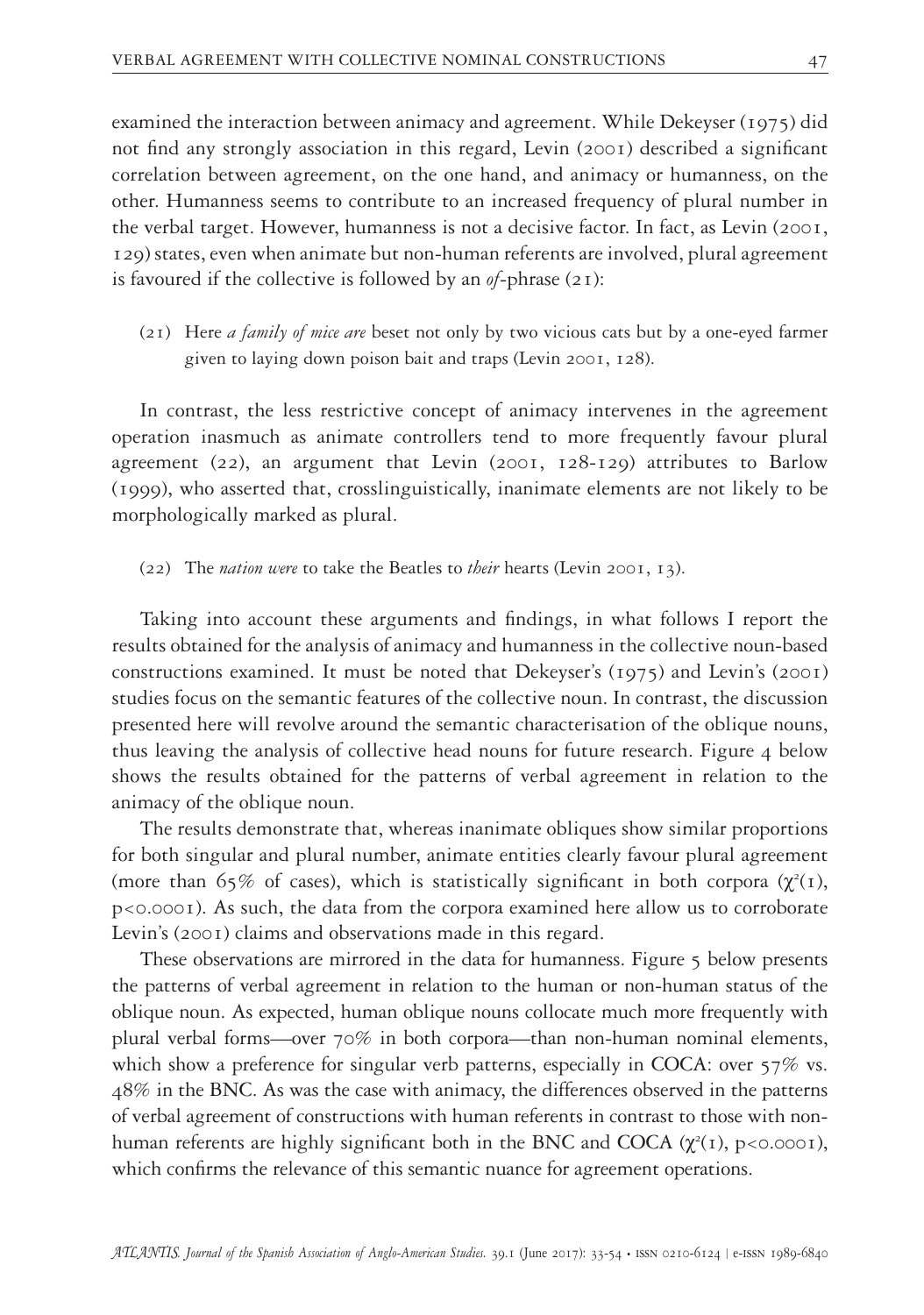

Figure 4. Verbal agreement with animate and inanimate obliques in the BNC and COCA data<sup>7</sup>

Figure 5. Verbal agreement and humanness in the BNC and COCA data



A more detailed analysis of the data indicates that the high incidence of human referents—93.58% of the total number of animate referents in the BNC and 88.14% in the case of COCA—most probably constituted a determining factor of the proportions of plural agreement attested here.

These results provide us with preliminary evidence supporting the idea that, for the collective noun-based constructions studied here, syntax is not sufficient to account for their different agreement patterns. In fact, criteria such as animacy and humanness are necessary to explain some of the tendencies discerned in the previous section and for which no syntactic explanation could be provided: (i) mismatches in syntactic

 $<sup>7</sup>$  In this and subsequent graphs and tables the discrepancies in the figures result from the need to discard</sup> those cases where either it was not possible to assign the oblique to any of the categories or there were two coordinated oblique nouns which belonged to different categories.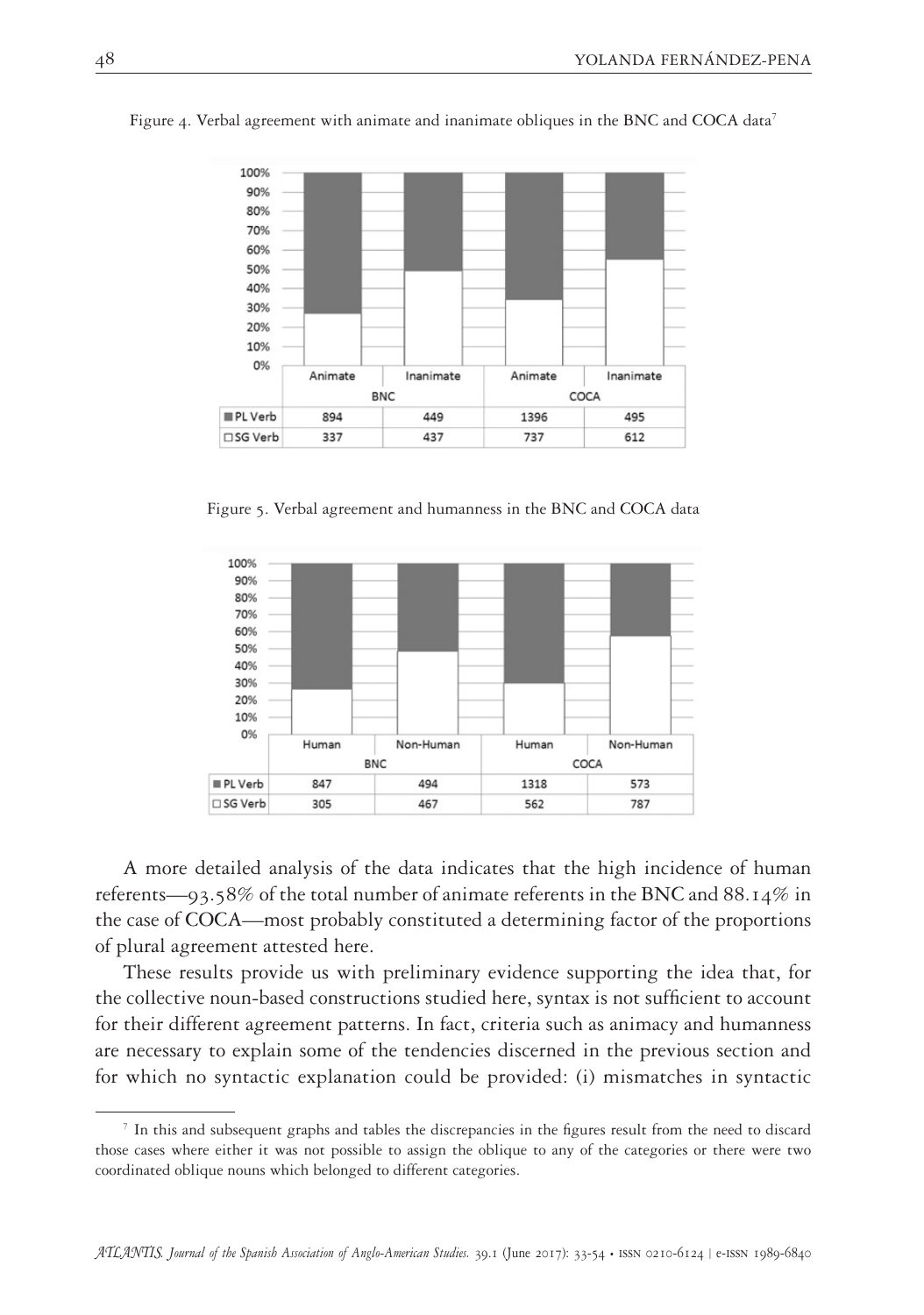agreement such as  $(23)$ , where we would expect singular verb number, and (ii) instances where the distance and/or the plural oblique noun intervening between the collective noun and the verb does not necessarily trigger plural verb number such as (24) and (25).

- (23) If Honecker is convicted, the majority<sub>SG</sub> of the *population<sub>SG</sub> are*<sub>pr</sub> implicitly absolved from responsibility (BNC: CAF 1227).
- (24) This batch<sub>sG</sub> of *cars*<sub>pt</sub> was<sub>sG</sub> transferred onto South Metropolitan tracks in 1906 (BNC: CBK 1744).
- (25) The series<sub>sc</sub> of legal *actions*<sub>pl</sub> initiated by the Government to suppress publication of the memoirs of a former intelligence agent, Peter Wright, *indicates*<sub>sc</sub> the lengths to which the Government will go to ensure confidentiality (BNC: EVK 338).

Examples (24) and (25) illustrate that distance cannot be taken as the sole explanation for these particular patterns. In the case of  $(24)$ , the proximity of the singular collective head noun and the verbal target could justify the conformity to syntactic agreement with the syntactic head of the collective noun-based construction (*batch*). Nevertheless, (25) evinces that, contrary to what authors such as Corbett (1979) and Levin (2001) claim (see section 3.2.2.), syntactic agreement can be maintained even across long syntactic boundaries—seventeen words in this case—and with intervening nominal elements inflected for number (*actions* and *memoirs*). The unlikeliness of finding a plausible syntactic justification for these data has lead me to contemplate semantic criteria as possible alternative explanations. Similarly, semantics will be necessary to account for formal mismatches such as  $(23)$  above. Table 5 below presents the figures for agreement, animacy and humanness with singular obliques (NN1) and with overtlymarked plural oblique nouns (NN2).<sup>8</sup>

Apart from showing that both varieties of English present similar figures, Table 5 also corroborates the data presented in the previous graphics as regards the number that the verb takes with animate referents. The higher figures for plural agreement correlate with a high proportion of animate (and human) referents in the oblique position. Inanimate (and non-human) referents, by contrast, favour singular verbal forms, a tendency which is only broken by category NN2 in the American corpus, which shows a higher rate of singular verbal forms with animate obliques (59.57%).

Concerning the patterns presented in examples ( $23$ ) to ( $25$ ) above and repeated below as  $(23')$ - $(25')$  for the sake of clarification, semantics proves significant in obtaining a preliminary account of those instances where syntactic criteria were infelicitous. In light of the results in Table 5, the collocation of a singular collective head noun, a singular oblique and a plural verb can be explained in terms of the animate—77.05% in the

<sup>&</sup>lt;sup>8</sup> This table does not include the frequencies for *people* since its results for animacy and humanness are obviously negligible for this discussion.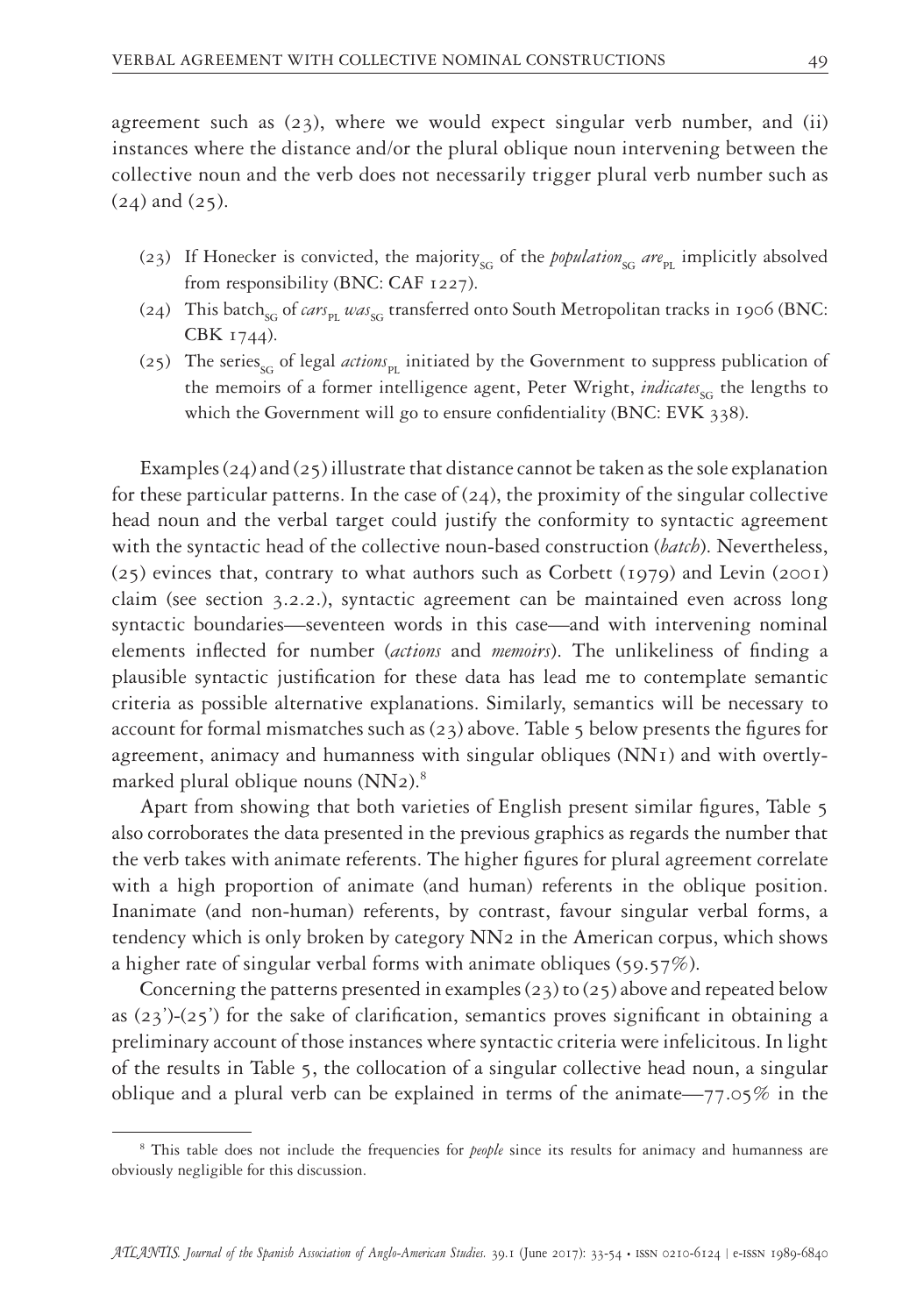|             | OBLIQUE         |       | <b>SEMANTICS OF OBLIQUE NOUN</b> |                        |                   |                    |                      |              |  |
|-------------|-----------------|-------|----------------------------------|------------------------|-------------------|--------------------|----------------------|--------------|--|
|             | <b>NOUN</b>     |       | <b>ANIMATE</b>                   | <b>INANIMATE</b>       | To-<br><b>TAL</b> | <b>HUMAN</b>       | NON-<br><b>HUMAN</b> | <b>TOTAL</b> |  |
| <b>BNC</b>  | NN <sub>I</sub> | Sing. | 43<br>$(26.54\%)$                | <b>119</b><br>(73.46%) | 162               | 43<br>$(26.54\%)$  | II9<br>(73.46%)      | 162          |  |
|             |                 | Pl.   | 47<br>(77.05%)                   | $I_4$<br>(22.95%)      | 61                | 44<br>(72.13%)     | 17<br>(27.87%)       | 61           |  |
|             | NN <sub>2</sub> | Sing. | 197<br>(38.25%)                  | 318<br>(61.75%)        | 515               | 165<br>(32.16%)    | 348<br>$(67.84\%)$   | 513          |  |
|             |                 | Pl.   | 597<br>(57.85%)                  | 435<br>(42.15%)        | 1,032             | 553<br>(53.69%)    | 477<br>$(46.31\%)$   | 1,030        |  |
| <b>COCA</b> | NNI             | Sing. | 79<br>$(25.24\%)$                | 234<br>(74.76%)        | 313               | 59<br>(18.85%)     | 254<br>(81.15%)      | 313          |  |
|             |                 | Pl.   | 24<br>(63.16%)                   | 14<br>$(36.84\%)$      | 38                | 20<br>(52.63%)     | 18<br>(47.37%)       | 38           |  |
|             |                 | Sing. | 557<br>(59.57%)                  | 378<br>(40.43%)        | 935               | 402<br>(42.99%)    | 533<br>$(57.01\%)$   | 935          |  |
|             | NN <sub>2</sub> | Pl.   | 918<br>(65.62%)                  | 481<br>(34.38%)        | 1,399             | 845<br>$(60.40\%)$ | 554<br>$(39.60\%)$   | 1,399        |  |

# BNC and  $63.16\%$  in COCA—and the human—72.13% in the BNC and 52.63% in COCA—status of the referent denoted by the oblique noun, as in (23').

Table 5. Verbal agreement with oblique noun and animacy/humanness in the BNC and COCA data

(23<sup>'</sup>) If Honecker is convicted, the majority<sub>SG</sub> of the *population*  $_{\text{Anim/Humpa}}$  *are*<sub>PL</sub> implicitly absolved from responsibility (BNC: CAF 1227).

As for overtly-marked plural obliques, the likelihood of collocation with a singular verb is higher when the plural oblique is neither animate nor human, especially in the BNC—61.75% and 67.84%, respectively—as in  $(24')$  and  $(25')$ . By contrast, as Table 5 illustrates, in the American corpus the collocation of NN2 with singular verbal forms correlates with a noteworthy proportion of animate oblique referents (59.57%). Interestingly, the criterion of humanness conforms perfectly to the general tendency, showing a higher rate of singular agreement collocating with non-human obliques (57.01%). Such a result indicates that a more detailed analysis of the oblique nouns and the examples from COCA is needed in order to discern the reasons underlying this unexpected result—the data seem to point towards the influence of the animacy of exclusively non-human referents like animals, a semantic type of oblique which amounts to more than 80% of the instances of non-human animate oblique nouns in the data set.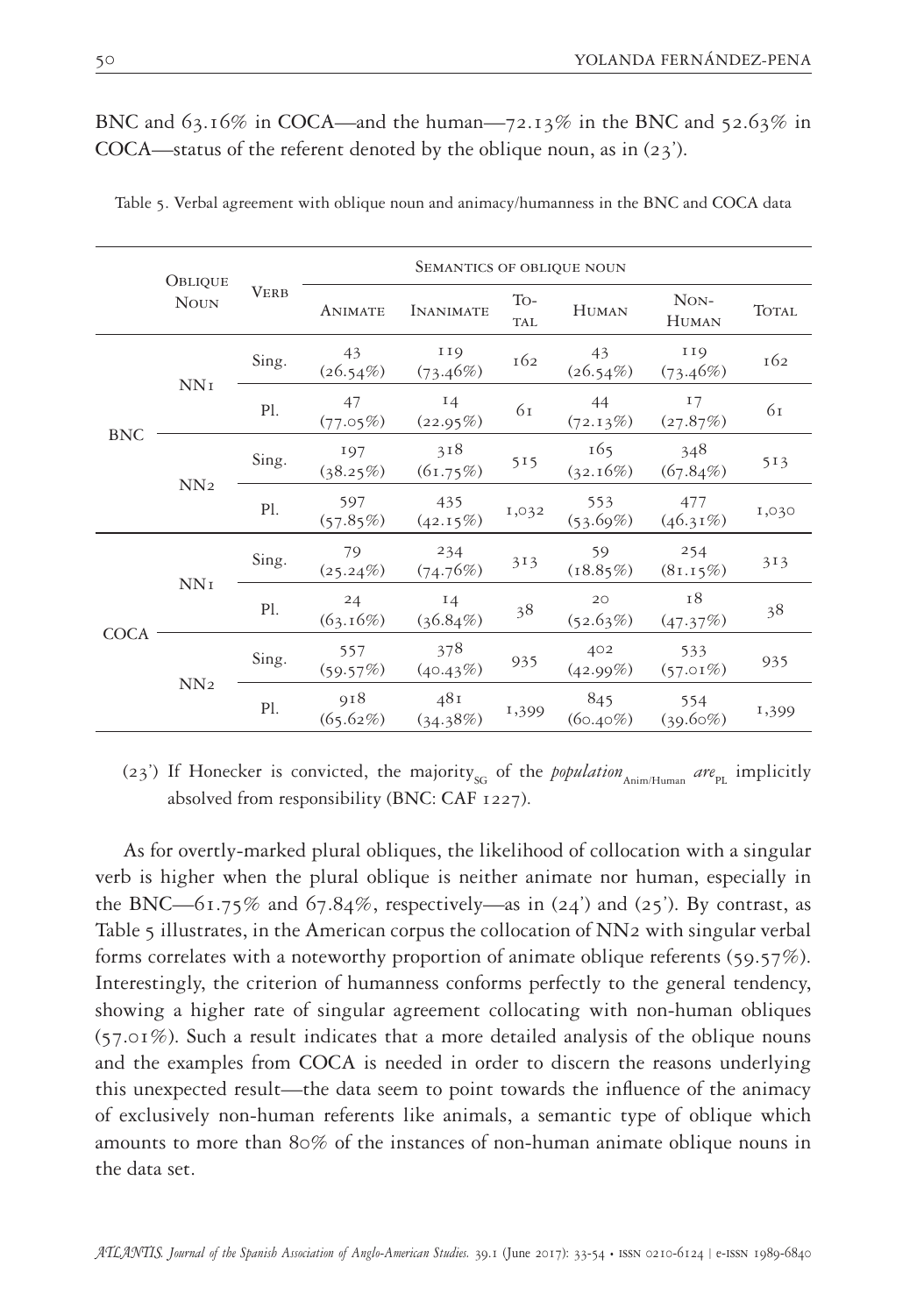- (24<sup>'</sup>) This batch<sub>SG</sub> of *cars*<sub>Inanim/Non-Human</sub> was<sub>SG</sub> transferred onto South Metropolitan tracks in 1906 (BNC: CBK 1744).
- (25<sup>'</sup>) The series of legal *actions*<sub>Inanim/Non-Human initiated by the Government to suppress</sub> publication of the memoirs of a former intelligence agent, Peter Wright, *indicates*<sub>SG</sub> the lengths to which the Government will go to ensure confidentiality (BNC: EVK 338).

In brief, the results have demonstrated that, as far as the collective noun-based constructions examined are concerned, both syntactic and semantic factors have to be taken into account as both have been shown to play a determining role in verb agreement. In particular, the data presented in this section have yielded support for the notion that animacy and humanness contribute to the high proportions of verb agreement attested in this investigation and, thus, they have provided certain patterns of agreement with a semantic explanation which complements the syntactic study reported earlier.

## 3.2.3.2. Meaning of verbs

Apart from the meaning of the collective or the oblique noun, many authors have noticed the importance of the meaning of the verb and how this may constrain the patterns of verbal agreement of collective nouns. For example, the *Longman Grammar of Spoken and Written English* remarks that in the case of collective noun-based constructions plural agreement is available only if the meaning of the verb can be applicable to the individual members of the group (Biber et al. 1999, 189). Otherwise, singular agreement must be used. As way of illustration, they present example (26), where the meaning of the verbs in bold constrains the flexibility in verb agreement that is characteristic of collective nouns and, thus, only allows for singular verb number:

(26) *The committee comprises/consists of /has* (*\*comprise/consist of/have*) *eight members*  (Biber et al. 1999, 189).

In light of these arguments, I have analysed a sample of the database from the BNC—only those verbs displaying a token frequency higher than five, about 58% of the data obtained from BNC—in order to determine to what extent verb meaning conditions the patterns of verbal agreement of the collective noun-based constructions examined. In so doing, Levin's (1993) classification of verbs was taken as a point of reference.

The results obtained did not yield statistically significant data yet. However, some preliminary tendencies can be pointed out.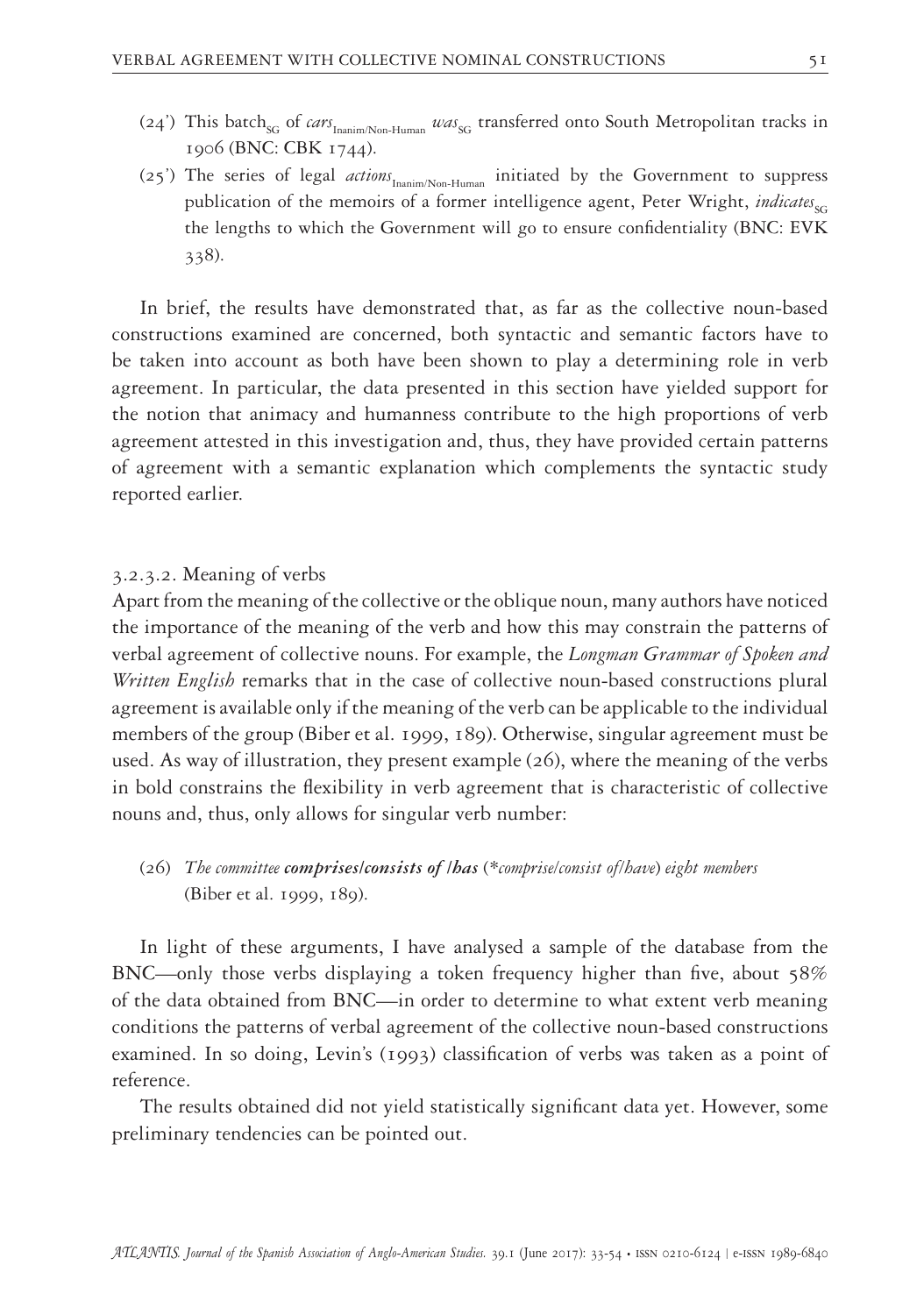| PLURAL VERB<br><b>NUMBER</b> | <b>MEANING</b>                                          | MOST FREQUENT SEMANTIC TYPES<br>$($ LEVIN 1993 $)$                                                     |
|------------------------------|---------------------------------------------------------|--------------------------------------------------------------------------------------------------------|
| $\geq 60\%$                  | prototypical human reference                            | possession (get, give)<br>send/carry<br>existence (live, gather)<br>communication (say, ask)           |
| $<60\%$                      | less straightforward connection<br>with human reference | change of state ( <i>increase</i> , <i>rise</i> )<br>appearance (come, appear)<br>motion (run, follow) |

Table 6. Most frequent semantic types (Levin 1993) of verbal forms in the BNC data according to their percentage of plural agreement

The results to date seem to support the previous argument on the impact of animacy and humanness. In fact, those verbs showing a higher likelihood of plural agreement take human referents as subjects far more frequently. Following Levin's (1993) classification, the most frequent semantic types in this respect are those involving possession, existence or communication. By contrast, those verbs showing a lower proportion of plurality evince a less straightforward connection with human reference. As illustrated in Table 6, this set of verbal forms is mainly related to actions that do not (necessarily) involve a human subject and encompasses a wider range of verbs denoting meanings such as change of state. However, despite the relevance of these tendencies for the analysis of potential semantic forces, these preliminary results need further research and consideration.

## 4. Concluding Remarks

This study has explored the extent to which *of*-dependency influences agreement in collective noun-based constructions. The data showed that, unlike in examples without *of*-PPs, collective noun-based constructions with *of*-dependents favour plural agreement. Different syntactic and semantic determinants of the patterns of verbal agreement were also considered and discussed in connection with the results obtained.

As regards syntax, it was found out that those obliques which do not show overt plural marking such as *people* are more likely to show a stronger influence on agreement and, thus to trigger plural verb number, than those nouns bearing overt plural morphology. Syntactic distance, in terms of the number of words intervening between the oblique noun in the *of*-PP and the verb, showed that overtly-marked plurality seems to be more pervasive over long syntactic boundaries, as the rate of plural verbal forms with overtly-marked plural nouns undergoes no drastic changes with increasing distance. In contrast, the non-overtly marked plural oblique noun *people* turns out to be more sensitive to syntactic distance and thus its influence on verb number and its collocation with plural verbal forms diminish considerably across syntactic boundaries.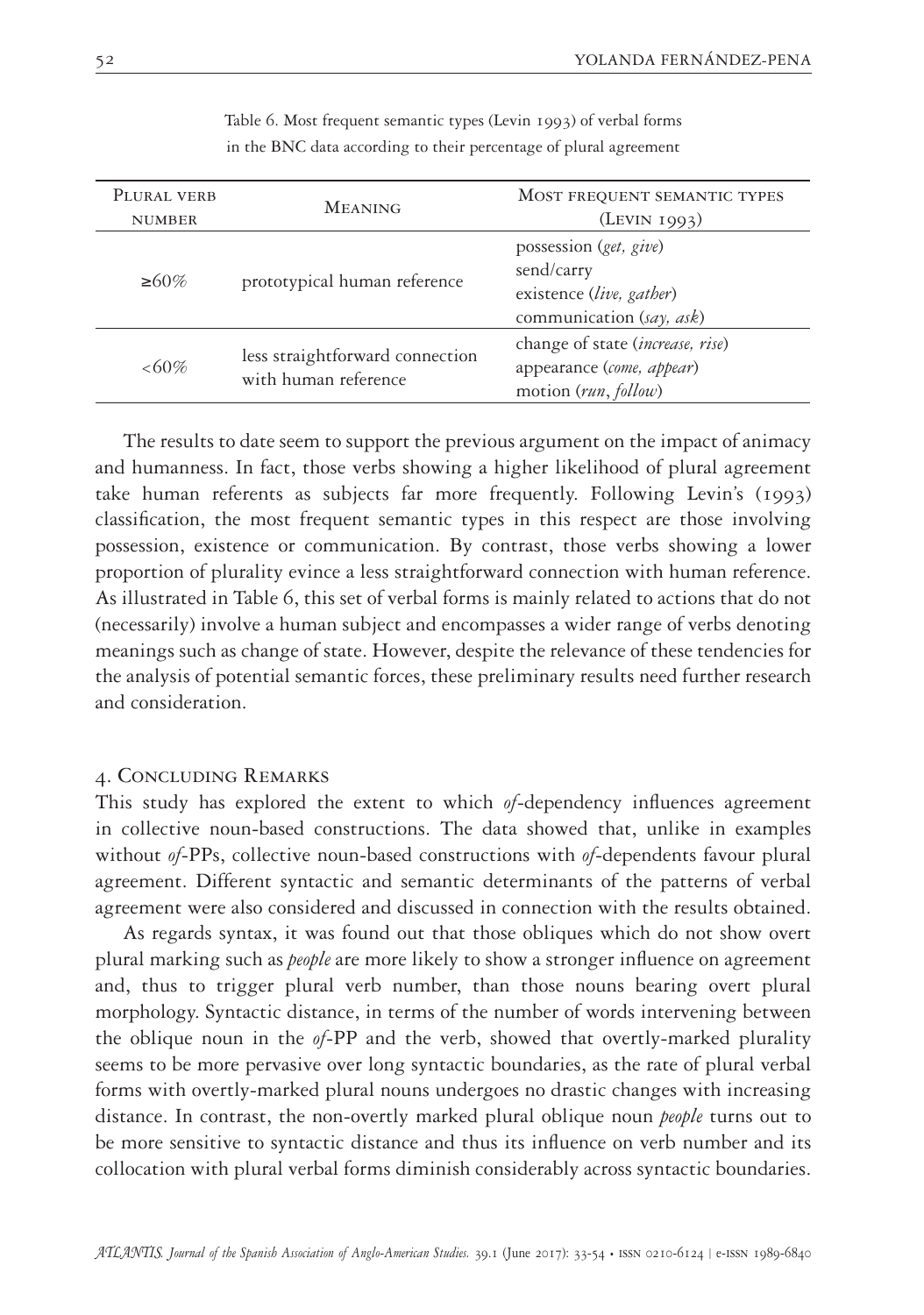Semantics also proved necessary to analyse particular patterns of verbal agreement. Features such as animacy and humanness were found to be significant in that formal mismatches can be explained in relation to the fact that animate (and human) nominal elements tend to favour plural verbal agreement. In addition, in a preliminary data analysis of a subset of the data, the meaning of the verb has shown tendencies that corroborate the research carried out so far in this regard, but the results are still tentative and deserve further consideration.

- WORKS CITED
- Acuña-Fariña, J. Carlos. 2009. "The Linguistics and Psycholinguistics of Agreement: A Tutorial Overview." *Lingua* 119 (3): 389-424.
- —. 2012. "Agreement, Attraction and Architectural Opportunism." *Journal of Linguistics* 48 (2): 257-95.
- Barlow, Michael. 1999. "Agreement as a Discourse Phenomenon." *Folia Linguistica*  33 (2): 187-210.
- Biber, Douglas, Stig Johansson, Geoffrey Leech, Susan Conrad and Edward Finegan. 1999. *Longman Grammar of Spoken and Written English.* London: Longman.
- Bock, Kathryn, Sally Butterfield, Anne Cutler, J. Cooper Cutting, Kathleen M. Eberhard and Karin R. Humphreys. 2006. "Number Agreement in British and American English: Disagreeing to Agree Collectively." *Language* 82 (1): 64-113.
- Bock, Kathryn and Kathleen M. Eberhard. 1993. "Meaning, Sound and Syntax in English Number Agreement." *Language and Cognitive Processes* 8 (1): 57-99.
- Bock, Kathryn, Kathleen M. Eberhard, J. Cooper Cutting, Antje S. Meyer and Herbert Schriefers. 2001. "Some Attractions of Verb Agreement." *Cognitive Psychology* 43 (2): 83-128.
- Bock, Kathryn and Carol A. Miller. 1991. "Broken Agreement." *Cognitive Psychology*  $23$  (1): 45-93.
- Corbett, Greville G. 1979. "The Agreement Hierarchy." *Journal of English Linguistics* 15 (2): 203-224.
- —. 2006. *Agreement*. Cambridge: Cambridge UP.
- Davies, Mark. 2004-. *BYU-BNC*. (Based on the British National Corpus from Oxford University Press). 100 million words. 1980s-1993. [Accessed online on June 5, 2013].
- —. 2008. *The Corpus of Contemporary American English* (COCA): 520 million words, 1990-present. [Accessed online on October 9, 2013].
- Dekeyser, Xavier. 1975. *Number and Case Relations in 19th c. British English*: *A Comparative Study of Grammar and Usage*. Amsterdam: De Nederlandsche Boekhandel.
- Depraetere, Ilse. 2003. "On Verbal Concord with Collective Nouns in British English." *English Language and Linguistics* 7 (1): 85-127.